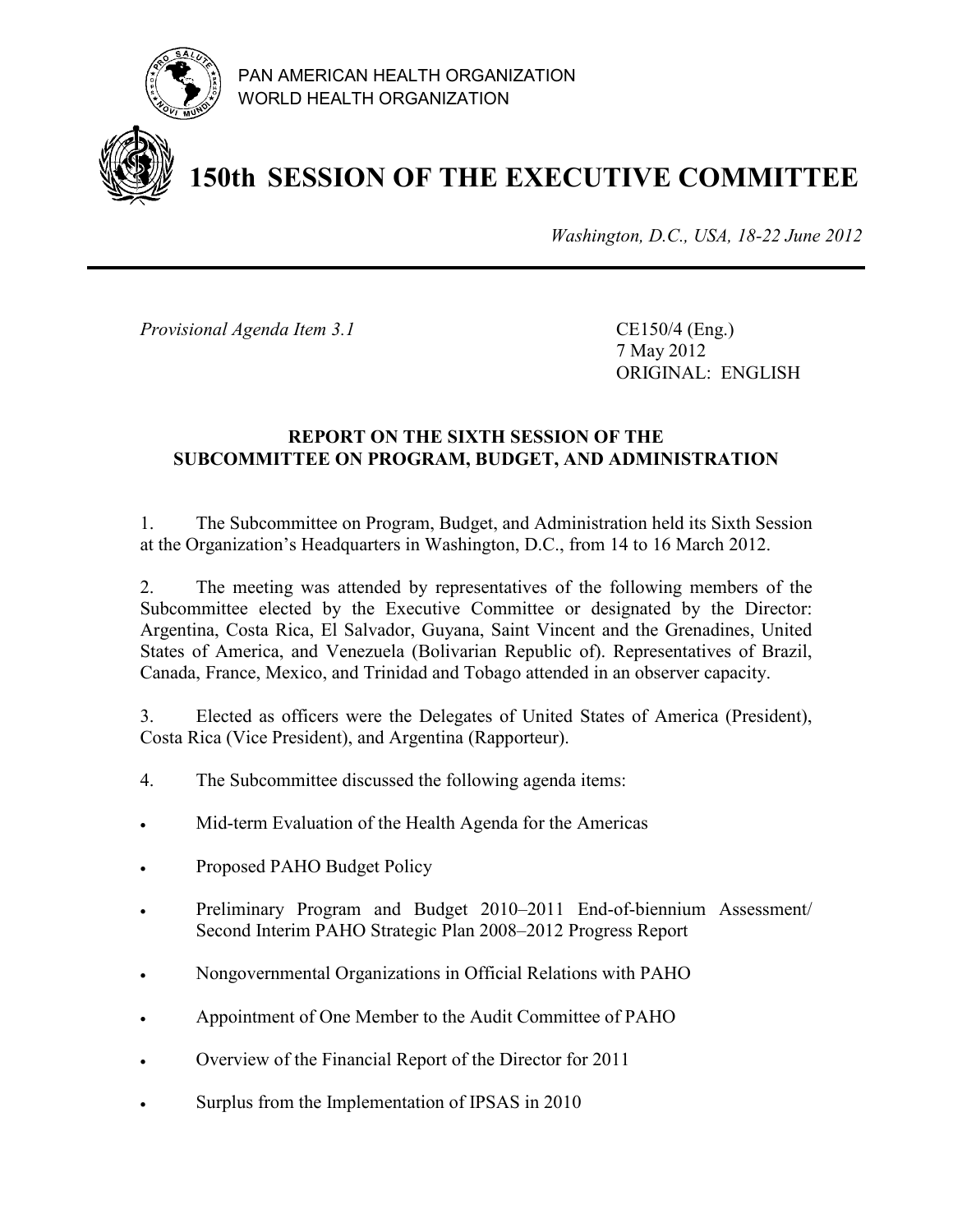CE150/4 (Eng.) Page 2

- Master Capital Investment Plan
- Status of Projects Funded from the PAHO Holding Account
- Amendments to the PASB Staff Rules and Regulations
- PASB Staffing Statistics
- Project for Modernization of the PASB Management Information System: Progress Report
- Process for the Election of the Director of the Pan American Sanitary Bureau and the Nomination of the Regional Director of the World Health Organization for the Americas
- Draft Provisional Agenda for the 150th Session of the Executive Committee
- Method of Work of the Governing Bodies: Delegation of Functions to the Executive Committee

5. Under "Other Matters" Dr. Socorro Gross-Galiano (Assistant Director, PASB) provided an update on the situation in Haiti. The Subcommittee also heard informal briefings on the Expanded Textbook and Instructional Materials Program (PALTEX), World Health Day 2012, WHO Reform, Vaccination Week in the Americas, the PAHO Revolving Fund for Vaccine Procurement, and the 16th Inter-American Meeting, at the Ministerial Level, on Health and Agriculture (RIMSA 16).

6. The Final Report of the Session is attached.

Annex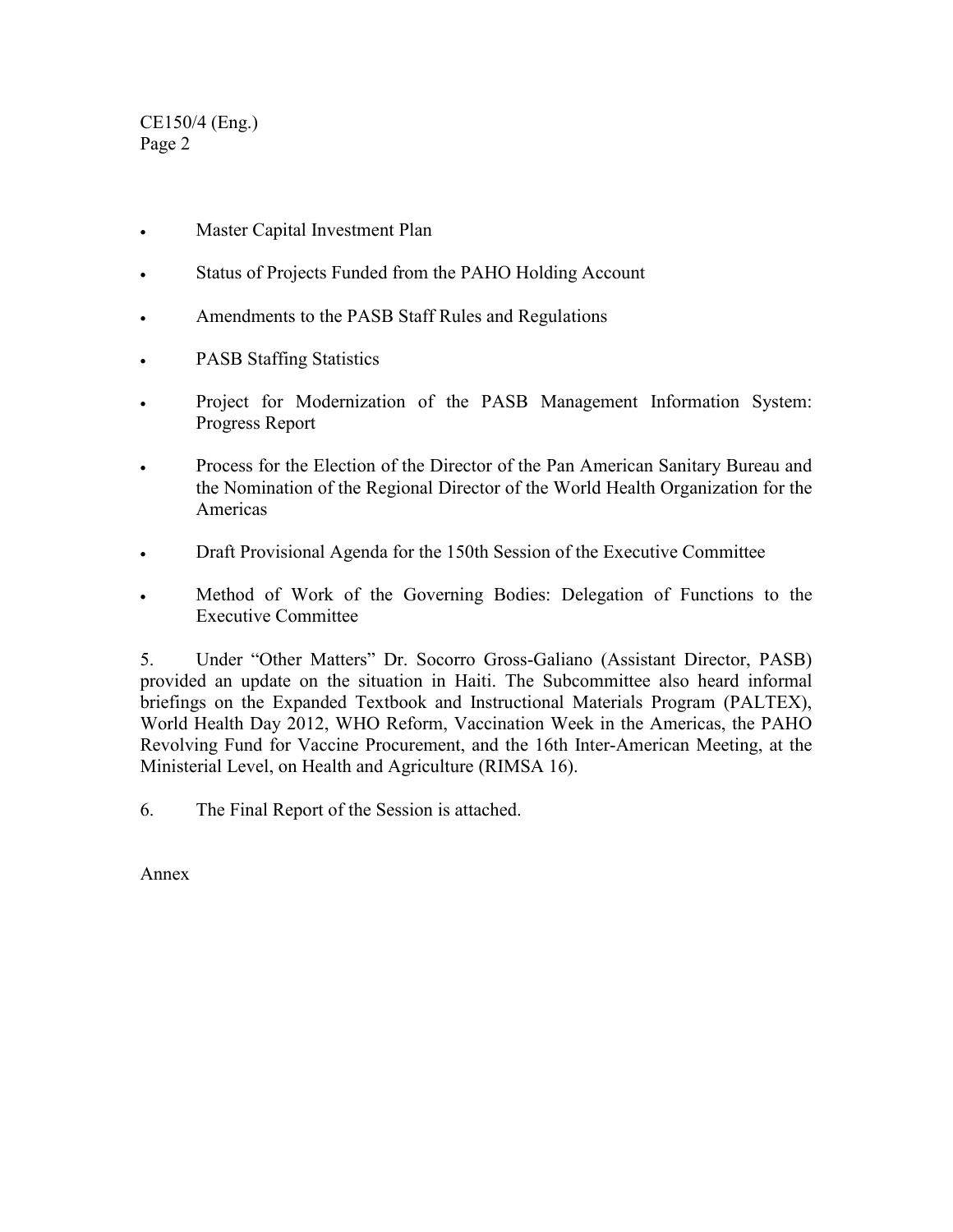

PAN AMERICAN HEALTH ORGANIZATION WORLD HEALTH ORGANIZATION

# **SIXTH SESSION OF THE SUBCOMMITTEE ON PROGRAM, BUDGET, AND ADMINISTRATION OF THE EXECUTIVE COMMITTEE**

*Washington, D.C., USA, 14–16 March 2012*

CE150/4 (Eng.) Annex

SPBA6/FR (Eng.) 18 April 2012 ORIGINAL: ENGLISH

**FINAL REPORT**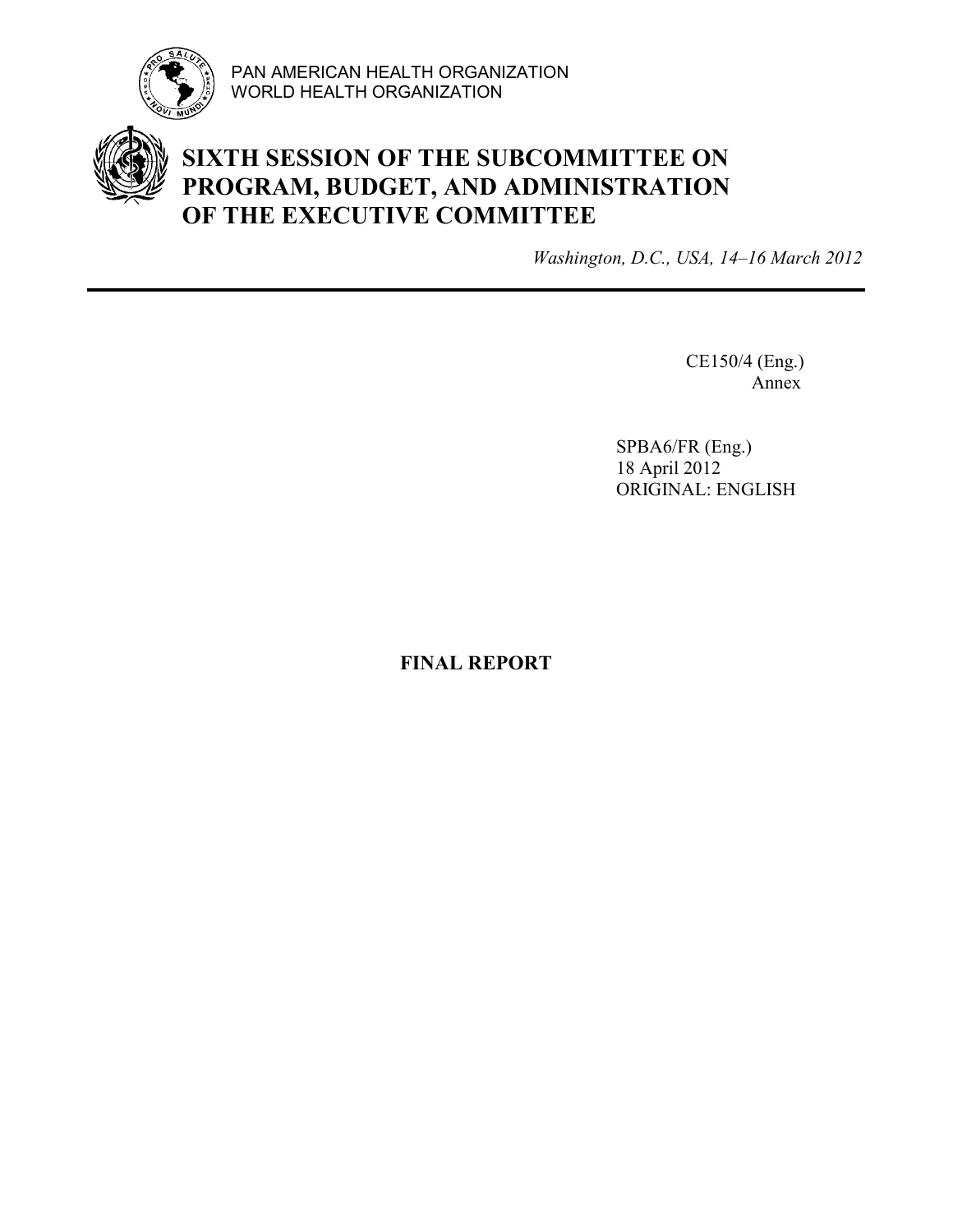# **CONTENTS**

|                                                                       | Page |
|-----------------------------------------------------------------------|------|
|                                                                       |      |
|                                                                       |      |
|                                                                       |      |
| <b>Program Policy Matters</b>                                         |      |
|                                                                       |      |
| Preliminary Program and Budget 2010-2011 End-of-biennium              |      |
| Assessment/Second Interim PAHO Strategic Plan 2008-2012               |      |
| Nongovernmental Organizations in Official Relations with PAHO 13      |      |
|                                                                       |      |
| <b>Administrative and Financial Matters</b>                           |      |
|                                                                       |      |
|                                                                       |      |
|                                                                       |      |
|                                                                       |      |
|                                                                       |      |
| <b>Matters for Information</b>                                        |      |
| Project for Modernization of the PASB Management Information          |      |
|                                                                       | 22   |
| Process for the Election of the Director of the Pan American Sanitary |      |
| Bureau and the Nomination of the Regional Director of the World       |      |
| Draft Provisional Agenda for the 150th Session of the Executive       | 24   |
|                                                                       |      |
| Method of Work of the Governing Bodies: Delegation of Functions to    |      |
|                                                                       | 25   |
|                                                                       | 26   |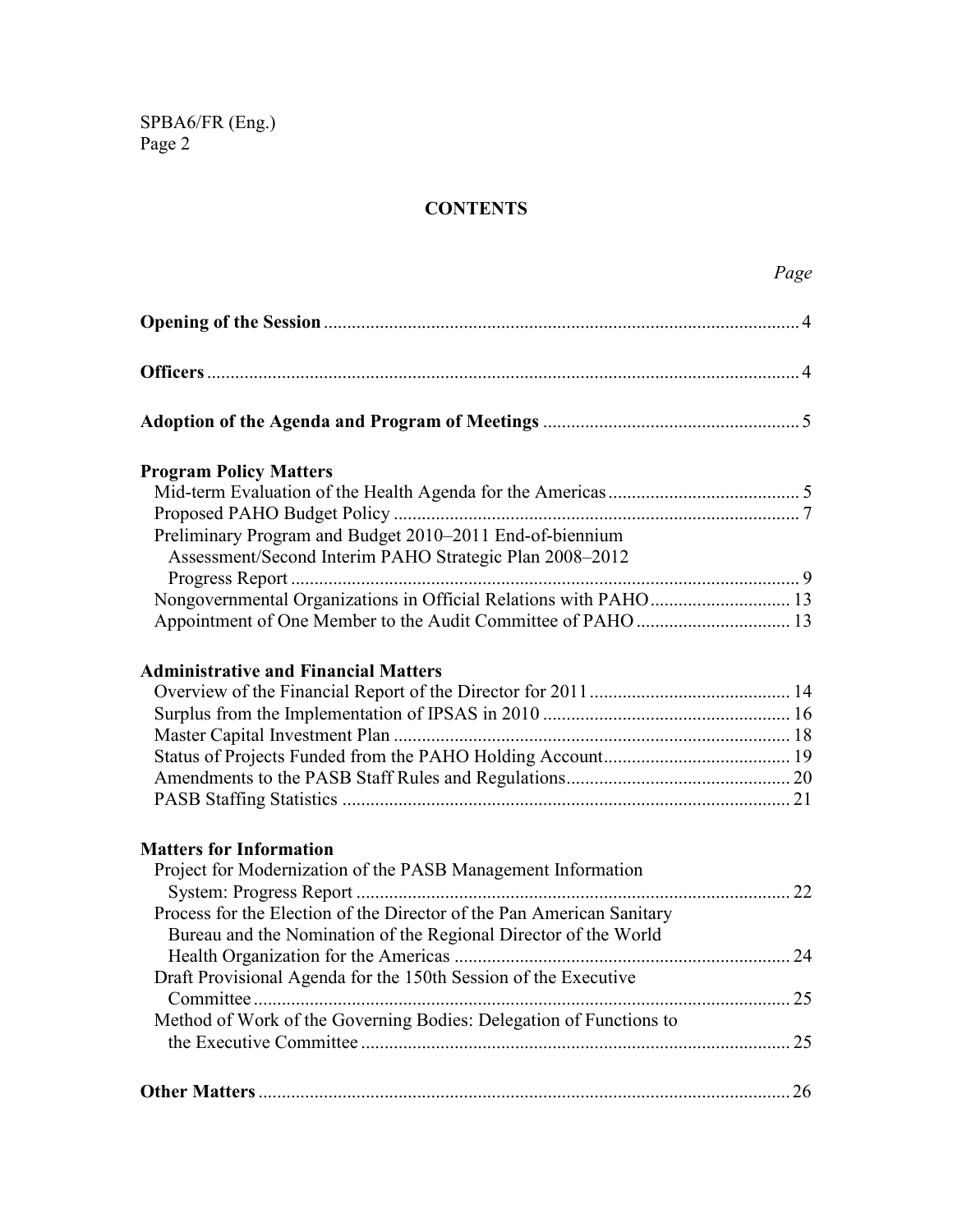**Closure Of The Session** ................................................................................................... 27

Annexes

 Annex A: Agenda Annex B: List of Documents Annex C: List of Participants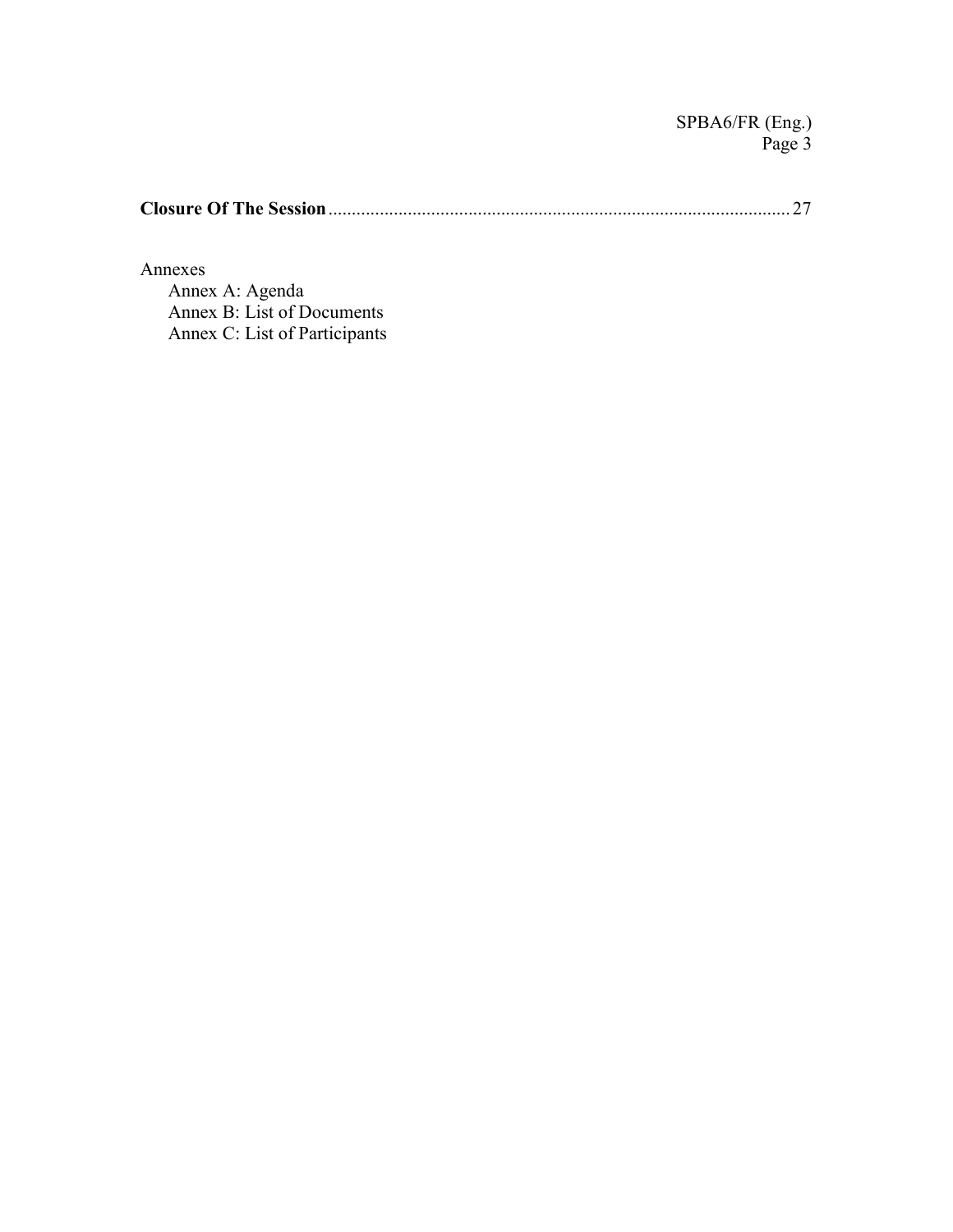#### **FINAL REPORT**

1. The Sixth Session of the Subcommittee on Program, Budget, and Administration of the Executive Committee of the Pan American Health Organization (PAHO) was held at the Organization's Headquarters in Washington, D.C., from 14 to 16 March 2012.

2. The session was attended by delegates of the following seven members of the Subcommittee elected by the Executive Committee or designated by the Director: Argentina, Costa Rica, El Salvador, Guyana, Saint Vincent and the Grenadines, United States of America, and Venezuela (Bolivarian Republic of). Delegates of Brazil, Canada, France, Mexico, and Trinidad and Tobago attended in an observer capacity.

#### **Opening of the Session**

3. Dr. Mirta Roses Periago (Director, Pan American Sanitary Bureau [PASB]) opened the session and welcomed the participants, noting that the session was the first in the cycle of Governing Bodies sessions for 2012. She also noted that the working environment in the Subcommittee's sessions was generally more informal than was the case with the other Governing Bodies, which facilitated a lively exchange of views. She was confident that the Subcommittee's discussions of the various items on its agenda would greatly facilitate the work of the Executive Committee in June and the Pan American Sanitary Conference in September.

#### **Officers**

4. The following Member States were elected to serve as officers of the Subcommittee for the Sixth Session:

| President:             | United States of America | (Ms. Ann Blackwood)           |
|------------------------|--------------------------|-------------------------------|
| <i>Vice President:</i> | Costa Rica               | (Dr. Ileana Herrera Gallegos) |
| <i>Rapporteur:</i>     | Argentina                | (Dr. Raúl Penna)              |

5. Dr. Mirta Roses Periago (Director, PASB) served as Secretary ex officio, and Dr. Jon Kim Andrus (Deputy Director, PASB) served as Technical Secretary.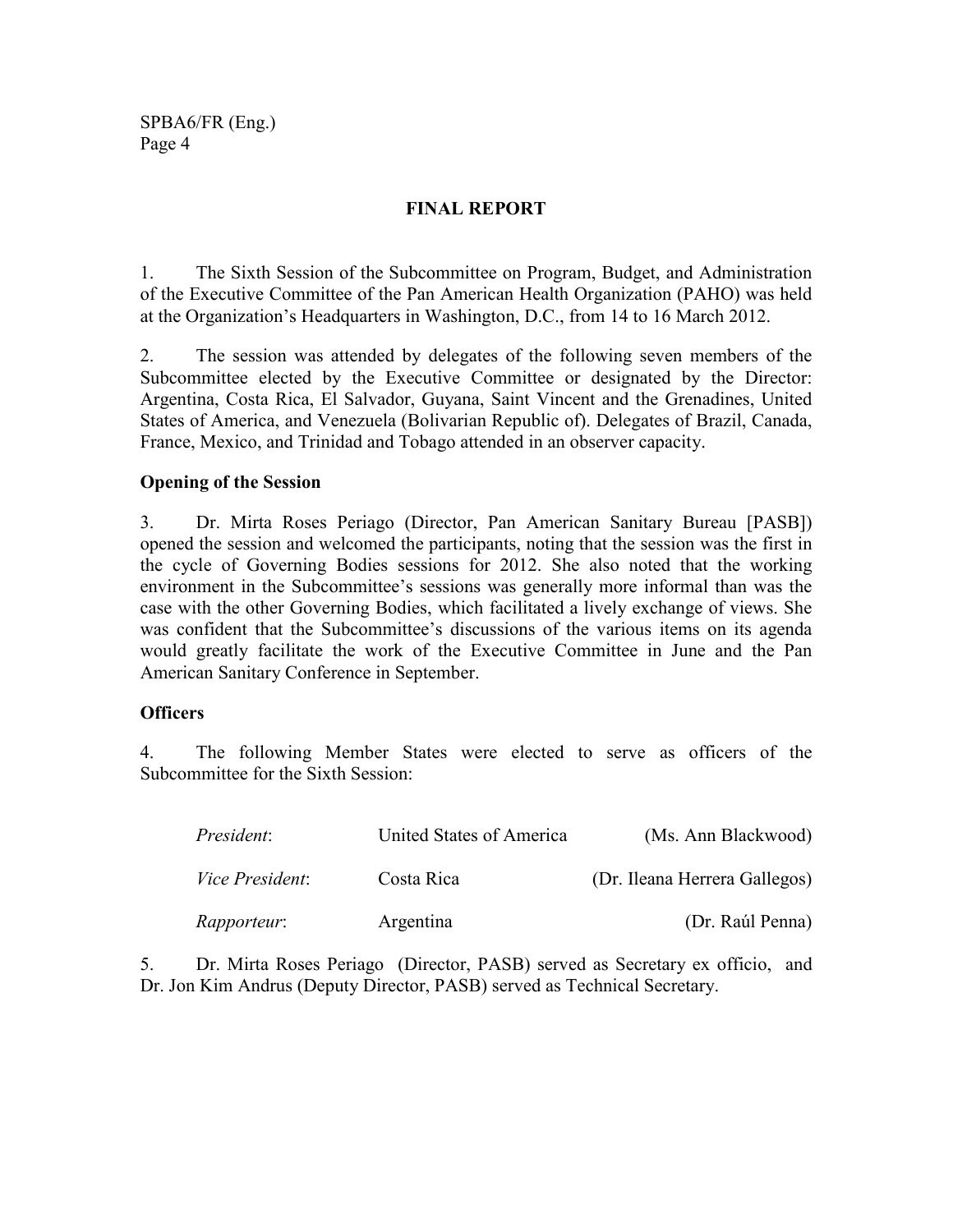### **Adoption of the Agenda and Program of Meetings (Documents SPB6/1, Rev. 2 and SPBA6/WP/1)**

6. The Subcommittee adopted the provisional agenda submitted by the Director (Document SPBA/1, Rev. 2) without change. The Subcommittee also adopted a program of meetings (Document SPBA6/WP/1).

### **Program Policy Matters**

### *Mid-term Evaluation of the Health Agenda for the Americas (Document SPBA6/2)*

7. Mr. Diego Victoria (Area Manager, Planning, Budget, and Resource Coordination, PASB) outlined the proposed procedure for evaluating the Health Agenda for the Americas, adopted by the Region's ministers and secretaries of health in 2007. The evaluation process, like the formulation of the Agenda, would be led by Member States and would assess progress in the Agenda's areas of action; it would also seek to determine the extent to which the Agenda had guided the preparation of national health plans and the strategic plans of health cooperation organizations. At the same time, the PASB Office of Internal Oversight and Evaluation Services would evaluate the Bureau's response to the Health Agenda for the Americas.

8. It was proposed that the country-led portion of the evaluation should be carried out by a working group consisting of no more than 10 Member States. The Bureau recommended that the group's membership should include the current members of the Subcommittee (Argentina, Costa Rica, El Salvador, Guyana, Saint Vincent and the Grenadines, United States of America, and Venezuela (Bolivarian Republic of)) and that the Member States that had been involved in the initial stages of the development of the Health Agenda (Antigua and Barbuda, Argentina, Canada, Chile, Cuba, Panama, and United States of America) should also be invited to participate.

9. The proposed terms of reference for the working group were contained in the annex to Document SPBA6/2. It was proposed that the group should meet initially by teleconference on 26 March 2012 and then should hold a three-day face-to-face meeting during the week of 16 April in a location to be decided by the group's members. The Bureau recommended that one member of the group should be selected to lead the evaluation process and that each member of the working group should designate one official from its ministry or secretariat of health with expertise in planning and evaluation at national level to serve as its representative on the working group. PASB would serve as technical secretariat for the group. It was envisaged that the working group would submit a progress report on the evaluation process to the 150th Session of the Executive Committee in June 2012 and would submit its final report to the 28th Pan American Sanitary Conference in September 2012.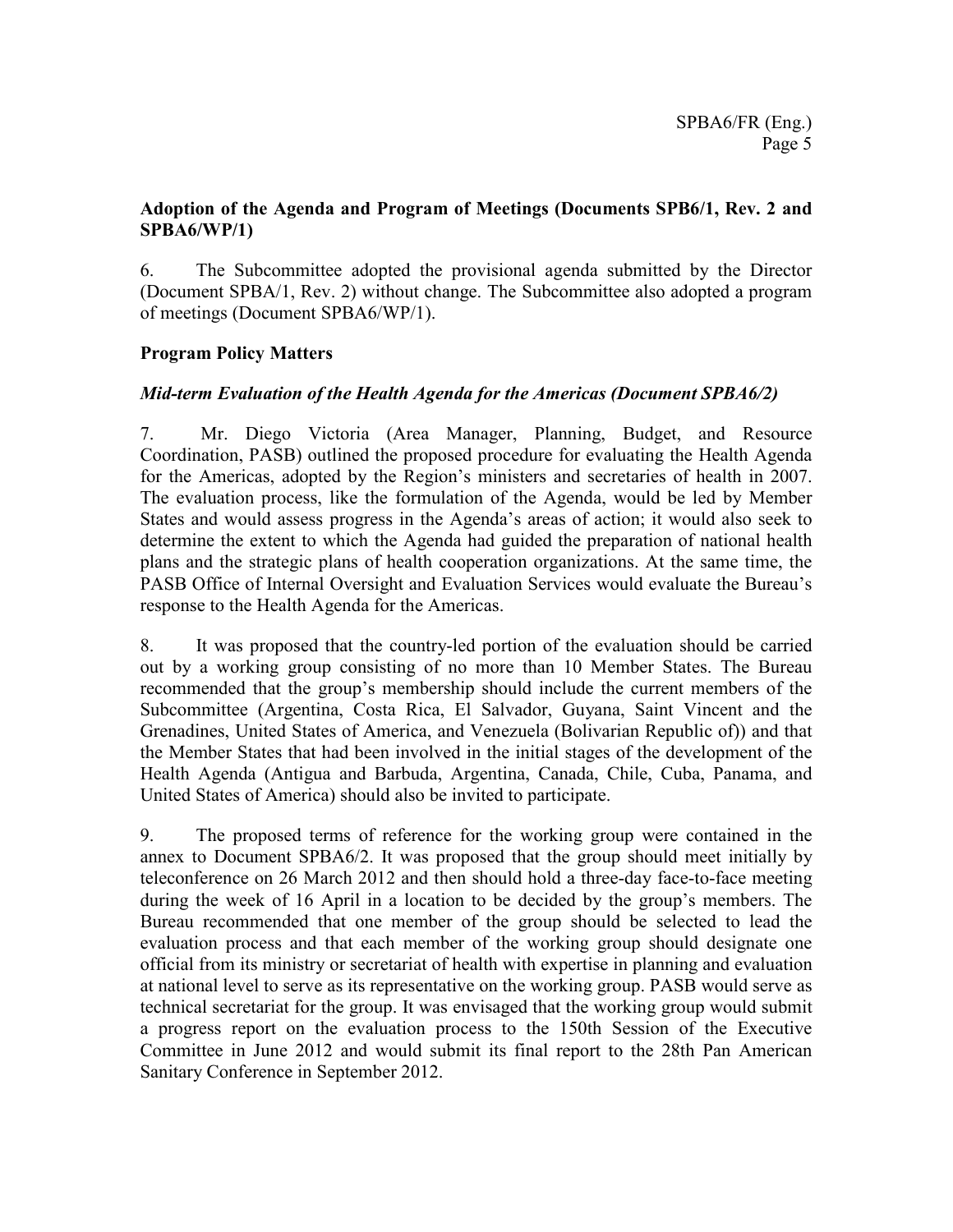10. The Subcommittee voiced support for the proposed evaluation procedure and the proposed terms of reference for the working group. It was considered important for the country-led evaluation process to be informed by the Bureau's internal evaluation and vice versa. The Subcommittee stressed that the working group should begin its work immediately, should maintain a tight focus, and should establish a timetable with specific dates for the completion of the various steps in the process in order to complete its work in time to meet the reporting deadlines. The Delegate of Argentina said that his Government was willing to lead the evaluation process. The Delegate of Brazil said that her Government would like to be a member of the working group.

11. With regard to the evaluation methodology, it was suggested that some of the indicators from the PASB Strategic Plan 2008–2012 might be used to measure implementation of the Health Agenda for the Americas, but that other indicators would also be needed. It was also suggested that information on the evaluation process and the metrics used by the working group should be made public. Information on the cost of the evaluation was requested.

12. Mr. Victoria said that the Bureau would work out a budget for the evaluation process, including the cost of publishing the various reports for the Governing Bodies, after details such as the composition of the group and its schedule of meetings had been decided. The first step in the process would be for Argentina, as leader of the working group, to confirm the membership of the group and convene its first meeting on 26 March 2012. He agreed that it would not be appropriate to rely only on the Strategic Plan indicators in order to evaluate the Health Agenda for the Americas, as the Strategic Plan did not address all aspects of the Agenda.

13. Mr. David O'Regan (Auditor General, PASB) said that the Office of Internal Oversight and Evaluation Services had already begun its internal evaluation of the Bureau's performance with respect to the Health Agenda and expected to complete the evaluation in May and submit its report to the Executive Committee in June. The Bureau's evaluation process would be coordinated with, but would not duplicate, the country-led process.

14. The Subcommittee endorsed the proposal for the mid-term evaluation of the Health Agenda for the Americas as set out in Document SPBA6/2 and the timetable for the process outlined by Mr. Victoria. It further agreed that the working group should hold its first meeting by electronic means on 26 March 2012 and should subsequently hold a face-to-face meeting in mid-April, the exact dates and location to be established by the working group in consultation with the Bureau. The Subcommittee expressed gratitude to Argentina for agreeing to lead the evaluation process.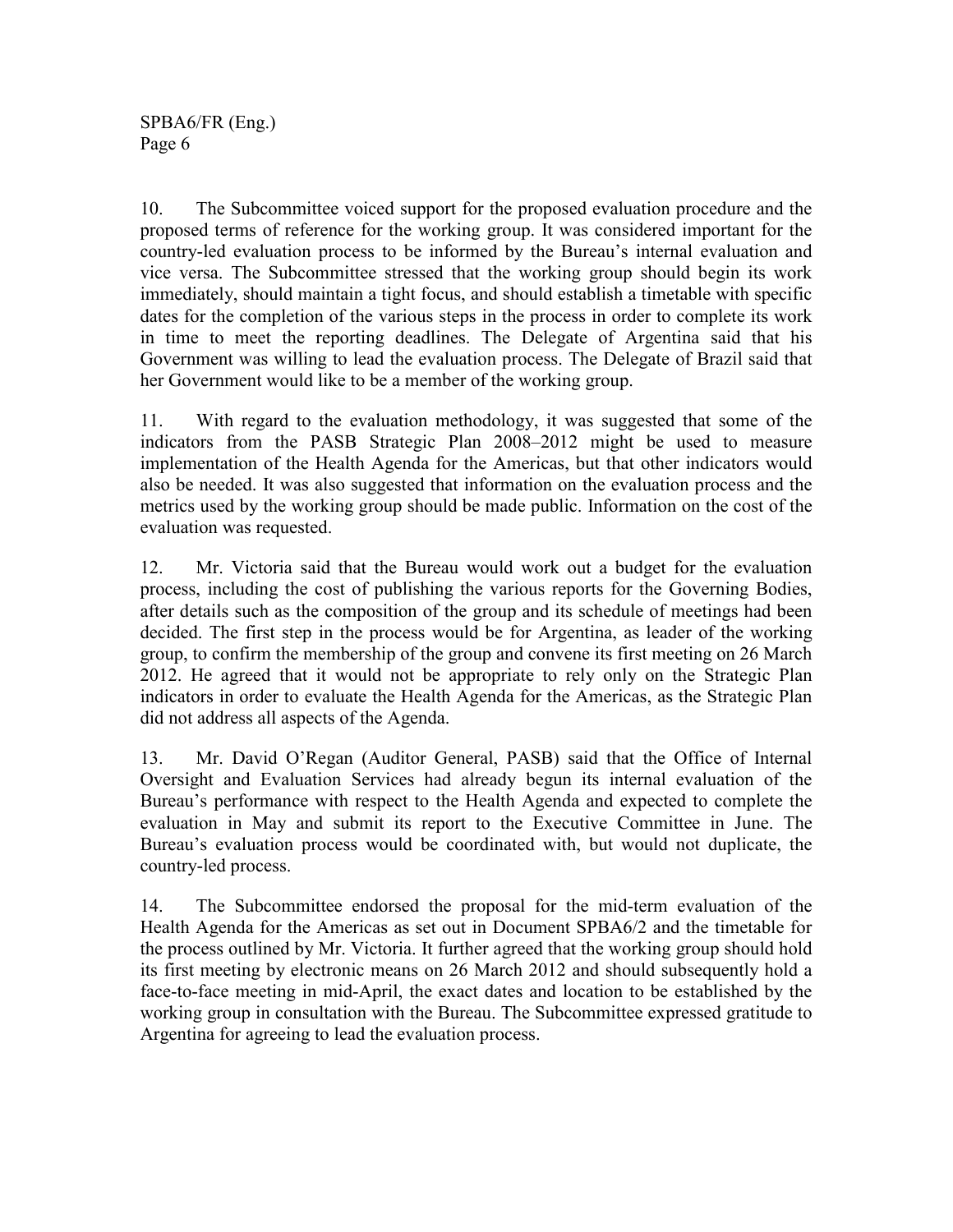### *Proposed PAHO Budget Policy (Document SPBA6/3)*

15. Mr. Román Sotela (Senior Advisor, Program and Budget Management, PASB) introduced Document SPBA6/3, which reported on progress towards the formulation of a revised PAHO budget policy to replace the current policy, which would remain in effect until the conclusion of the 2012–2013 biennium. The Consultative Working Group consisting of experts from six Member States had held its first meeting in February 2012 and had reviewed the current policy and an analysis of its application by the Bureau, examined the budget policies of other agencies, discussed concepts and issues related to the development of resource allocation policies in general, and formulated a list of criteria and principles to guide the development of a revised budget policy for PAHO.

16. The document summarized the outcomes of the Working Group's work thus far. The list of principles and criteria appeared in paragraph 24. Not all of them would necessarily be incorporated in the policy, but the Working Group had deemed all of them worthy of analysis and consideration. The Consultative Working Group would meet again in April to continue its discussion of those concepts and issues and would also take into account any guidance received from the Subcommittee.

17. At the request of the President, Mr. David O'Regan (Auditor General, PASB) highlighted the principal findings and recommendations emanating from the evaluation of the current budget policy by the Office of Internal Oversight and Evaluation Services (IES), which were summarized in paragraphs 12 and 13 of the document. IES had found the policy to be a significant achievement in term of its mathematical precision and objectivity, and recommended that the same objectivity should be preserved in the new policy. He pointed out that allocating resources on the basis of results or national public health capacity, rather than using a needs-based formula, might introduce a greater element of subjectivity into the policy because results and capacity were more difficult to measure.

18. The Subcommittee expressed appreciation for the work of the Consultative Working Group and welcomed the progress report, although several delegates noted that it had been made available only shortly before the opening of the session and they had therefore not had time to examine it in depth. Information was sought on how Member States could provide comments on the progress report and on arrangements for the virtual consultation scheduled for late April. It was suggested that in order to ensure broad participation in that consultation and maximize input from Member States, the PAHO/WHO country representatives should organize meetings with national health authorities to inform them about the issues under discussion within the Consultative Working Group.

19. Support was expressed for the retention of a needs-based mathematical formula as the main factor for determining the allocation of resources. Support was also expressed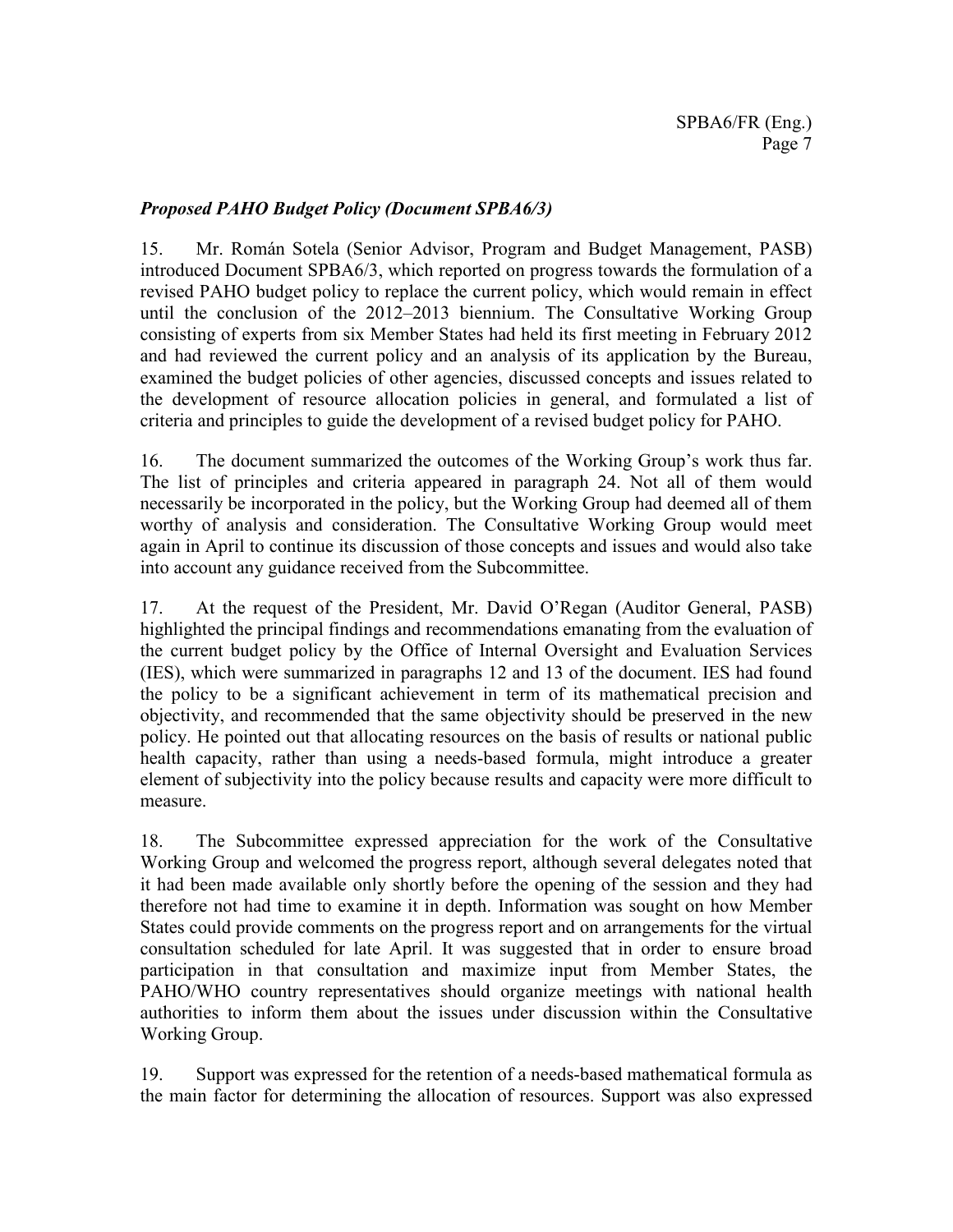for the use of both a floor and a ceiling to limit reductions or increases in allocations and for the use of population smoothing, although it was suggested that the latter should perhaps be given less weight than in the current budget policy. The importance of the subregional level and of continued support for subregional cooperation was underscored. Concern was expressed about a statement in paragraph 24 relating to national voluntary contributions, which proposed a reduction in regular budget resource allocations to countries that made voluntary contributions to the Organization for the implementation of national priorities. The need to ensure transparency in the distribution of resources and avoid disincentives to South-South cooperation was stressed.

20. Clarification was requested of the resource allocation approaches employed by the United Nations Children's Fund (UNICEF) and the World Bank, in particular the public sector capacity index mentioned in paragraph 17 of the document.

21. Dr. Oscar Mujica (Advisor, Social Epidemiology, PASB) said that UNICEF's approach to resource allocation was similar to that of PAHO, with one major difference. Under UNICEF's budget policy, resources were allocated to programs and projects mainly on the basis of a needs-based mathematical formula. Needs were determined on the basis of three indicators having to do with infant mortality. UNICEF also used population smoothing. However, unlike PAHO's policy, UNICEF's budget policy applied to allocation of project and program funds, not to the allocation of funds for operating expenses.

22. Mr. Rubén Suárez (Senior Advisor, Public Policies, Regulation, and Health Financing, PASB) explained that the Consultative Working Group had discussed two papers that used World Bank data and indicators to assess government capacity to address public policy issues. One, from the Organization for Economic Cooperation and Development (OECD), had presented a broad assessment of different types of indicators of such capacity, and the other, from the Government of Canada had provided a historical view of changes in recent decades in that Government's capacity to design and implement public policies. The Consultative Working Group's discussion had focused on how country capacity might influence technical cooperation activities and the allocation of resources.

23. Mr. Sotela said that all the background papers examined by the Working Group would be made available to Member States prior to the virtual consultation, which was scheduled to take place in late April, after the second meeting of the Consultative Working Group. All Member States would be invited to participate. The comments received during the consultation would be incorporated into the report to be submitted to the 150th Session of the Executive Committee.

24. The Director noted that PAHO was one of only a handful of international organizations that had a budget policy, which meant that there was not much experience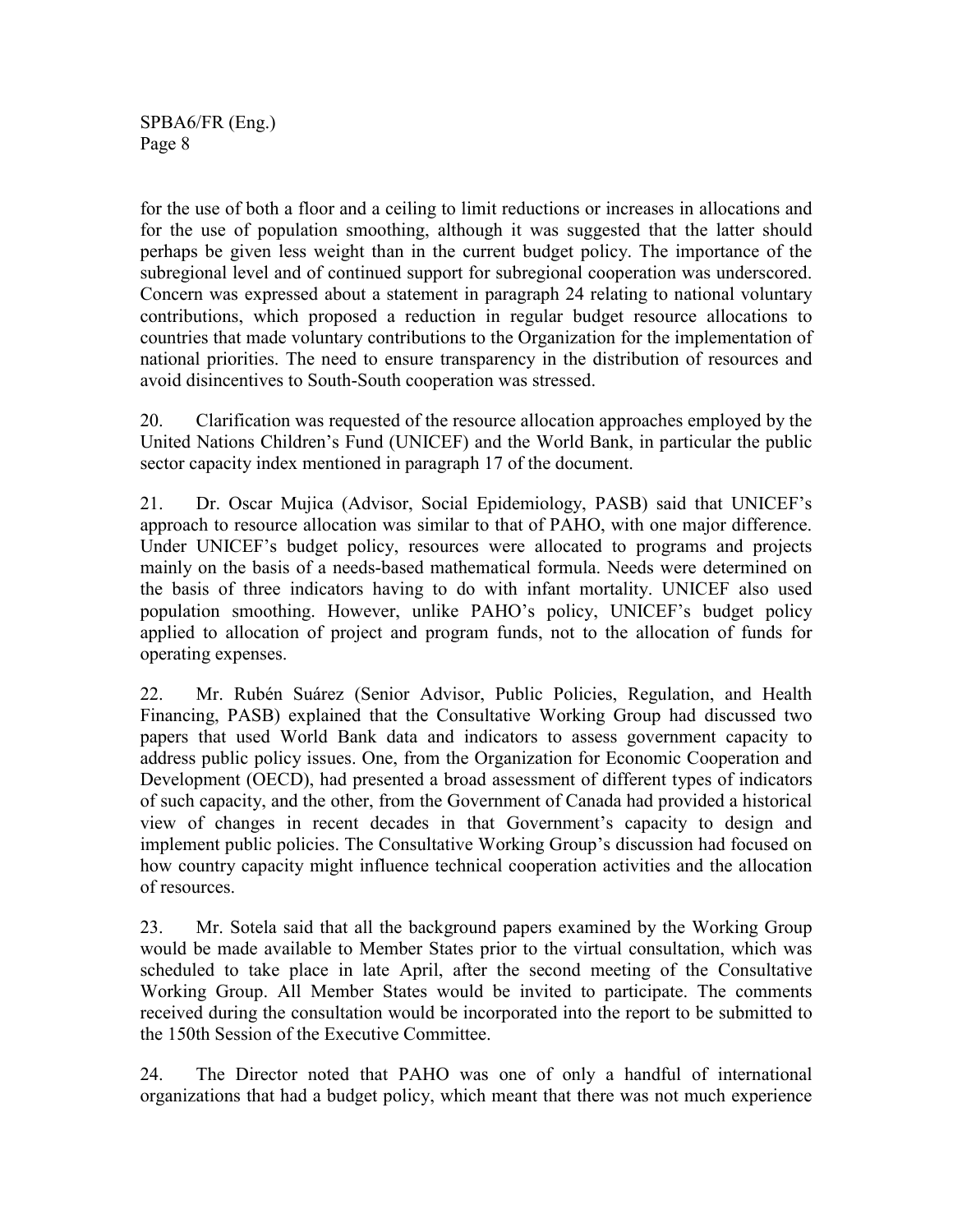to draw on in formulating a new policy for PAHO. Because PAHO was a multilateral organization governed by its Member States, and because the policy was intended to establish a means of allocating resources in order to achieve the collective mandates agreed by Member States, broad consultation was essential. Consultation at country level was especially important, and the Bureau, through the PAHO/WHO representatives, intended to convene such consultations. It was working to ensure that all Member States, including those with limited connectivity, would have an equal opportunity to express their opinions with regard to the budget policy. Input from experts from countries with federal systems of government would be particularly helpful, as they had grappled with the challenges of allocating resources among several levels.

25. As was apparent from the document, the formulation of a budget policy was a complex process in which many factors must be taken into consideration. It was important to bear in mind that the PAHO budget policy applied only to the distribution of resources from the regular budget, which accounted for less than half of the Organization's total resources and was used to support its core functions. Most funding for technical cooperation activities came from voluntary contributions. The policy should take account of both types of resources. The growth of national capacity, including capacity for horizontal cooperation, was another factor that might affect resource allocation decisions. It was also important to take account of the disparities among the countries of the Americas, which remained the most unequal region in the world in terms of distribution of wealth.

26. Mr. Sotela pointed out that the deadline for posting documents for the Executive Committee on the PAHO website was 7 May 2012, six weeks before the opening of the 150th Session. He thought it unlikely that the Bureau would be able to produce the document on the budget policy by that deadline, as it would have only about a week following the virtual consultation in late April to compile and produce a report on the input received from Member States and then finalize the working document for the Executive Committee and have it edited and translated into all of the Organization's official languages. He therefore sought the Subcommittee's approval to defer posting the document until 21 May 2012, four weeks before the opening of the 150th Session of the Executive Committee.

27. The Subcommittee agreed that the document would be made available by 21 May 2012 and took note of the report.

### *Preliminary Program and Budget 2010–2011 End-of-biennium Assessment/Second Interim PAHO Strategic Plan 2008–2012 Progress Report (Document SPBA6/4)*

28. Mr. Diego Victoria (Area Manager, Planning, Budget, and Resource Coordination, PASB) summarized the preliminary findings of the assessment of the 2010–2011 program and budget and the second progress report on the PAHO Strategic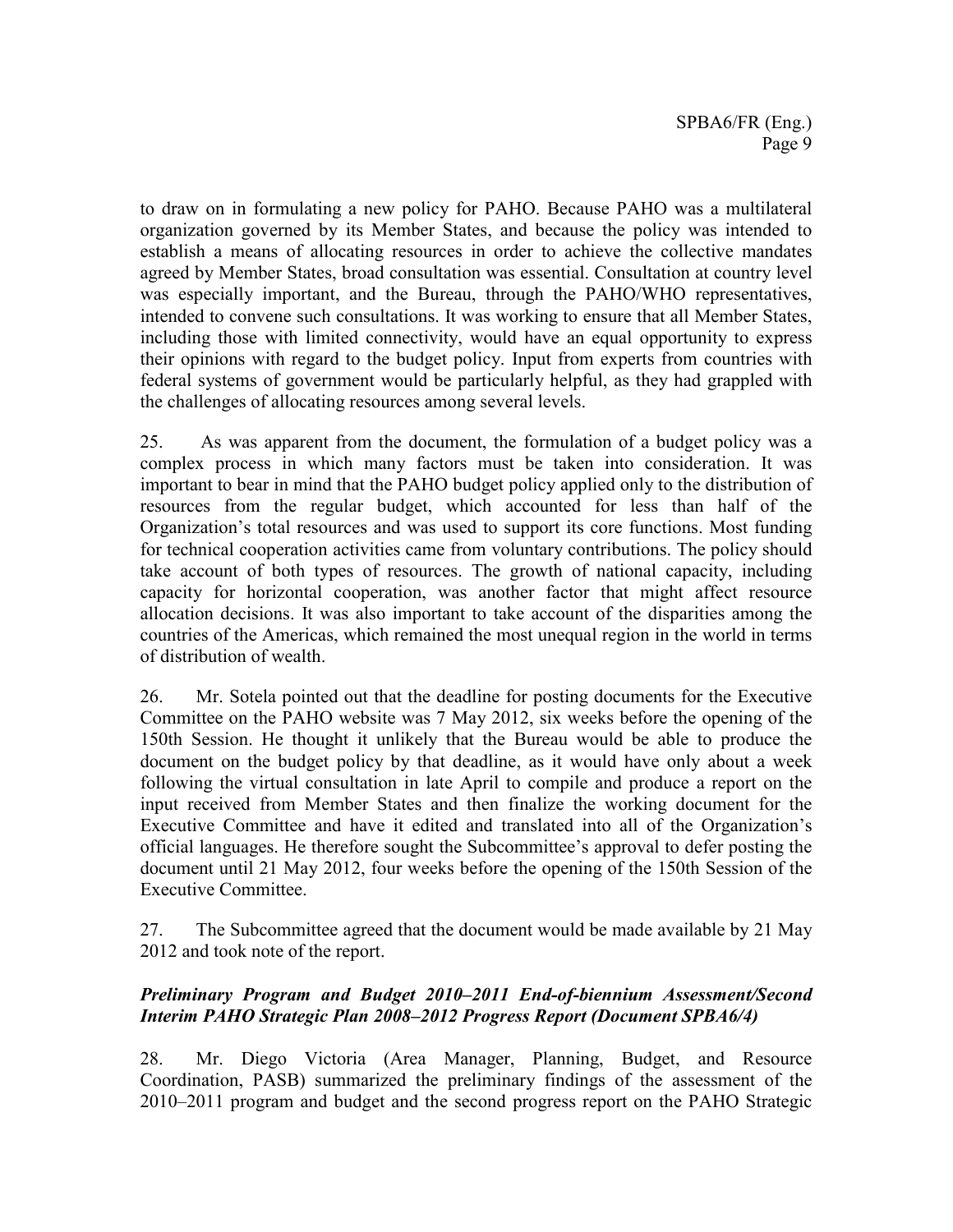Plan 2008–2012, noting that a more complete report, including an analysis of progress at the country level, would be presented to the 150th Session of the Executive Committee in June, with the final report to be submitted to the 28th Pan American Sanitary Conference in September.

29. The assessment had revealed that good progress was being made towards achieving the 16 strategic objectives (SOs), the 90 Region-wide expected results (RERs), and the 256 indicator targets included in the Strategic Plan 2008-2012. None of the strategic objectives was "in trouble" (i.e., there were no serious impediments or risks that might prevent their being achieved); 12 were "on track" (i.e., no problem was foreseen in achieving them by the end of 2012); and 4 were "at risk" (i.e., action was needed to overcome impediments, delays, or risks to further progress). The number at risk had been reduced by one with respect to the situation at the end of the previous biennium. A strategic objective was considered to be at risk if even one of its Region-wide expected results was at risk. Seventy-eight of the Region-wide expected results were on track, 11 were at risk (10 fewer than at the end of the 2008–2009 biennium), and one was in trouble—RER 9.4 (Development, strengthening, and implementation of plans and programs for improving nutrition throughout the life-course). With regard to the RER indicator targets, 231 had been achieved (5% more than in 2008-2009); 25 had not yet been fully achieved, but progress had been made on all.

30. Of the total 2010-2011 budget of \$643 million,<sup>1</sup> \$599 million (93%) had been mobilized. Available resources for the biennium had increased by \$40 million with respect to 2008–2009. A total of \$261.8 million in voluntary contributions had been mobilized. It had not been possible to fill the entire funding gap, mainly because PAHO had received only 30% of the voluntary contributions expected from WHO. The budget had been allocated to the various strategic objectives in accordance with the priority ranking approved by Member States. It had proved difficult to align resources fully with the programmatic priorities, as doing so often entailed moving or recruiting staff, which took time. Moreover, the majority of voluntary contributions continued to be earmarked, which made it difficult to channel resources to the areas where they were most needed. Nevertheless, good progress was being made with regard to both resource alignment and mobilization of flexible voluntary funding.

31. The Subcommittee welcomed the preliminary report and looked forward to receiving the full report in June. In particular, delegates looked forward to a more explicit and in-depth analysis of the strategic objectives and Region-wide expected results currently at risk and a more qualitative assessment of the challenges that must be surmounted in order to achieve them. It was also hoped that the full report would contain information on the amount of funding received during the biennium from all sources, including national voluntary contributions, the Revolving Fund for Vaccine Procurement,

 $\overline{a}$ <sup>1</sup> Unless otherwise indicated, all monetary figures in this report are expressed in United States dollars.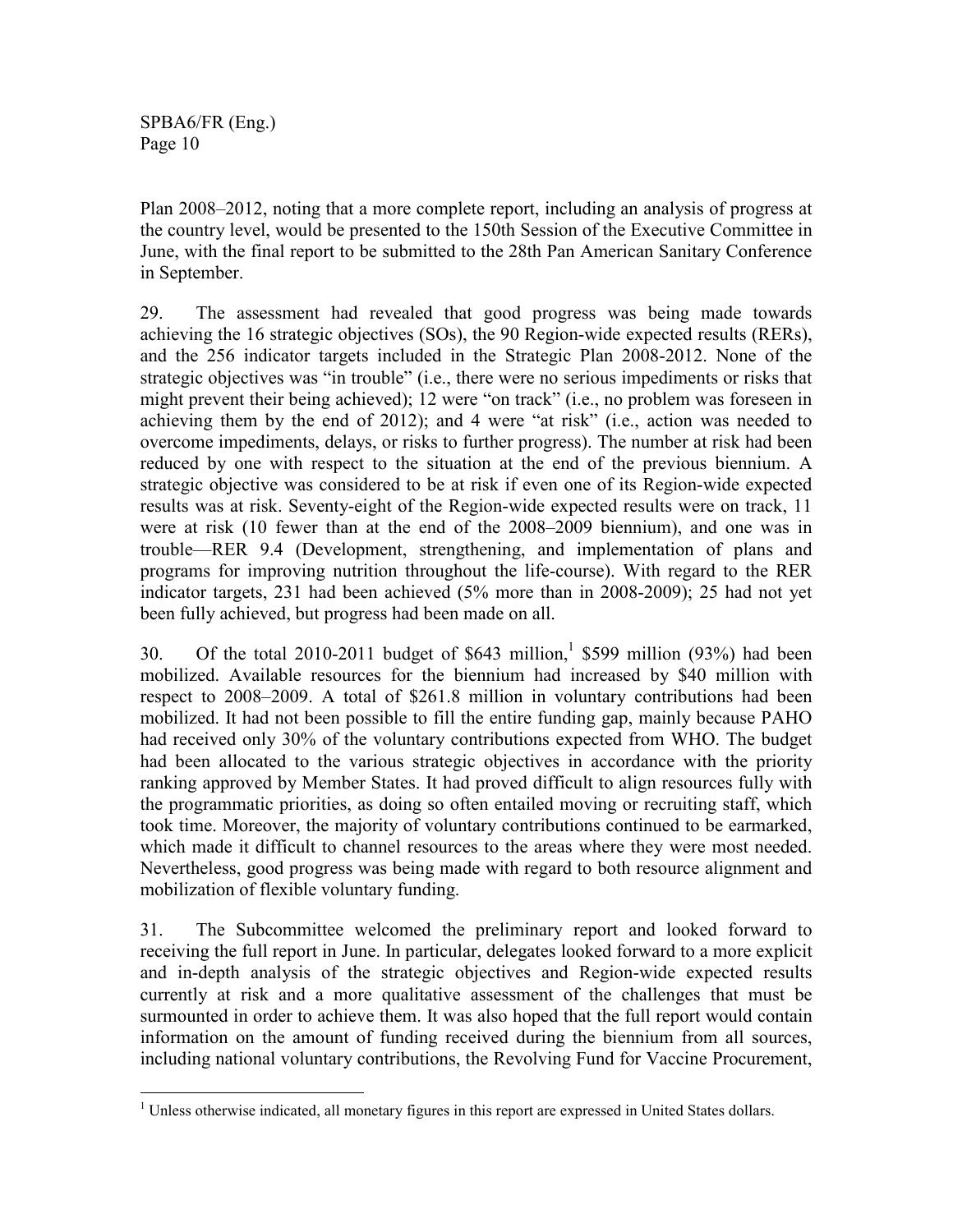the Regional Revolving Fund for Strategic Public Health Supplies (the "Strategic Fund"), and funds for Outbreak Crisis and Response, as the assessment should be based on the Organization's total budget.

32. Strong support was voiced for the results-based management approach to planning and budgeting described in the report, whereby each entity planned the cost of its biennial work plan according to the estimated amount of resources required to achieve its expected results and outputs during that biennium, and the Bureau then endeavored to mobilize voluntary resources to fill any funding gaps. Lack of flexibility with regard to the allocation of voluntary resources was seen as a problem for both WHO and PAHO, and it was hoped that PAHO would benefit from efforts to address that problem in the context of WHO reform.

33. Concern was expressed about the strategic objectives that had been on track at the end of the 2008–2009 biennium but were now at risk, notably SO1 (Reduce the health, social and economic burden of communicable diseases) and SO14 (Extend social protection through fair, adequate and sustainable financing). It was considered essential for both the Bureau and Member States to prioritize those areas. Concern was also expressed about the relatively low level of funding and implementation in respect of some strategic objectives, particularly SO10 (Health services), SO11 (Health systems leadership and governance), and SO12 (Medical products and technologies).

34. The importance of the assessment for future strategic planning was underlined. In that connection, it was pointed out that some of the strategic objectives and indicator targets should be examined with an eye to determining whether they remained relevant or needed updating.

35. Mr. Victoria affirmed that the report to be submitted to the Executive Committee in June would contain much more detailed information, including not only comparisons with the previous biennium but also with the current one. That information would enable Member States to see how funds had been reoriented on the basis of the results achieved during the 2010–2011 biennium. The report would also present more in-depth analysis of the issues raised by the Subcommittee, including that of the relevance of the RER indicators.

36. Dr. Marcos Espinal (Area Manager, Health Surveillance and Disease Prevention and Control, PASB) said that Strategic Objective 1 (Reduce the health, social and economic burden of communicable diseases) was currently at risk because of delays in achieving two Region-wide expected results: RER 1.3, which had to do with technical cooperation for the prevention, control, and elimination of neglected communicable diseases, and RER 1.6, which related to implementation of the International Health Regulations (IHR) (2005). The Bureau had targeted activities and scheduled missions to several countries with a view to ensuring that RER 1.3 would be achieved. It was also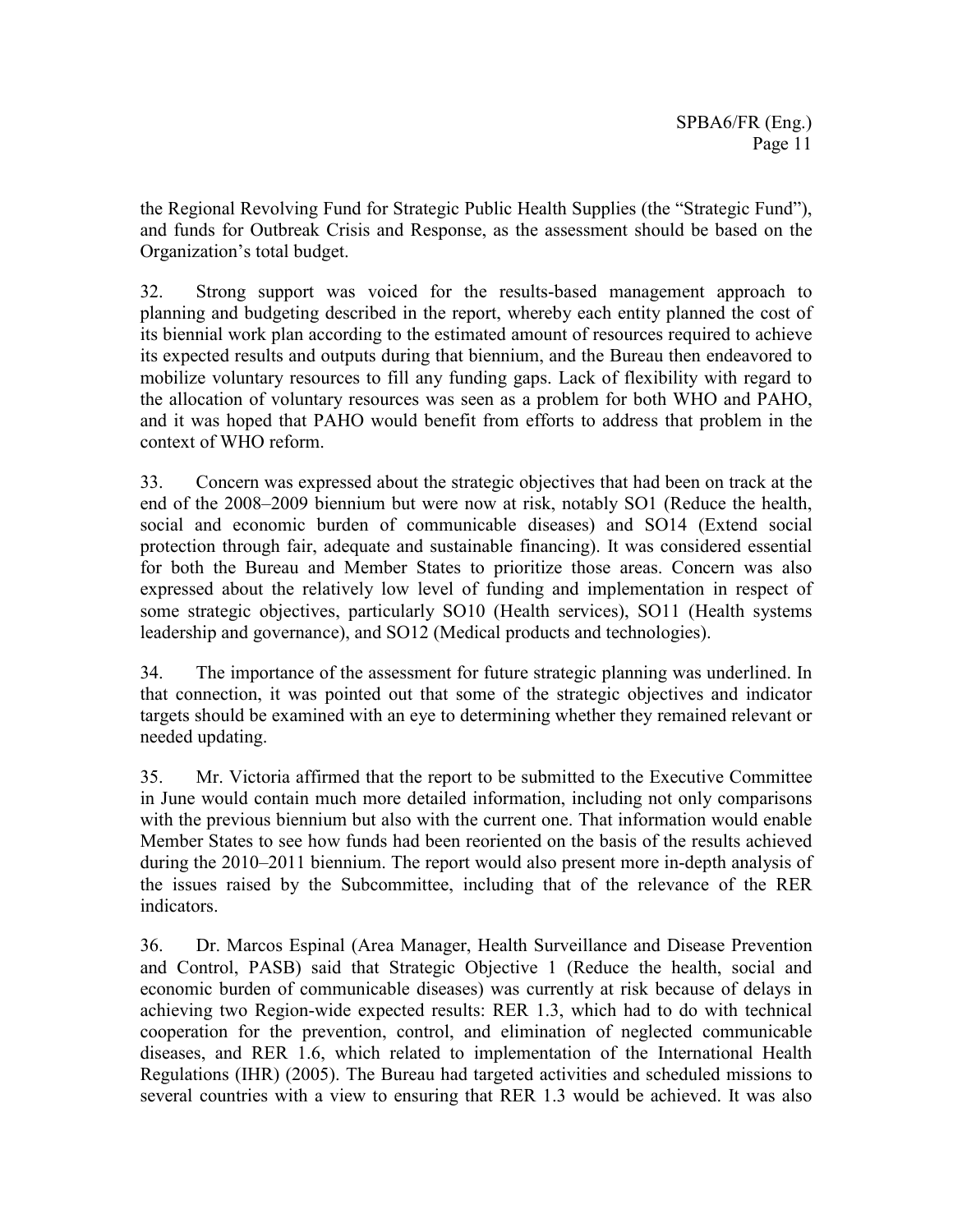working to ensure that the IHR core capacities were in place in all countries of the Region as soon as possible.

37. Strategic Objective 3 was considered at risk mainly because of lack of progress with respect to RER 3.1 (Increased political, financial, and technical commitment for chronic noncommunicable diseases). The recent United Nations High-level Meeting on the Prevention and Control of Noncommunicable Diseases had helped to draw attention to the problem, but work was still needed to ensure an adequate financial commitment in some countries. The first meeting of the Pan American Forum for Action on Noncommunicable Diseases was expected to help boost both political and financial commitment.

38. Dr. Rubén Torres (Senior Advisor, Health Governance, Policy, and Planning, PASB) explained that Strategic Objective 14 was at risk principally because of delays in completing the studies called for under RER 14.2, which had to do with catastrophic spending on health, particularly out-of-pocket spending, and its impact on health system financing. National health accounts often did not reflect such spending. The Bureau was working to address that problem by encouraging countries to compile satellite health accounts in order to measure catastrophic spending. He was confident that SO14 would be achieved by the conclusion of the Strategic Plan 2008–2012.

39. Dr. Gina Tambini (Area Manager, Family and Community Health, PASB), referring to Strategic Objective 9, said that the Bureau was working with several countries in the Caribbean to ensure that the indicator targets under RER 9.4 would be met. The two that had consistently been at risk or in trouble were 9.4.4. (Number of countries that have incorporated nutritional interventions in their comprehensive response programs for HIV/AIDS and other epidemics) and 9.4.5 (Number of countries that have national preparedness and response plans for food and nutrition emergencies). The approval by Member States of the Strategy and Plan of Action for the Reduction of Chronic Malnutrition (Resolution CD50.R11) was expected to facilitate the achievement of RER 9.1, relating to increased investment in nutrition, food safety, and food security, and RER 9.3, which had to do with monitoring and surveillance in relation to food security, nutrition and diet-related chronic diseases.

40. The Director said that the report to be submitted to the Executive Committee would include information on funds from all sources. It would also include a section on lessons learned that would highlight areas requiring attention under the Organization's next strategic plan.

41. The issue of voluntary contributions from WHO was a longstanding concern. The Region had historically failed to receive its allotted share of such contributions, and continued vigilance by Member States, particularly those that were members of the WHO Executive Board, was needed in order to rectify that situation.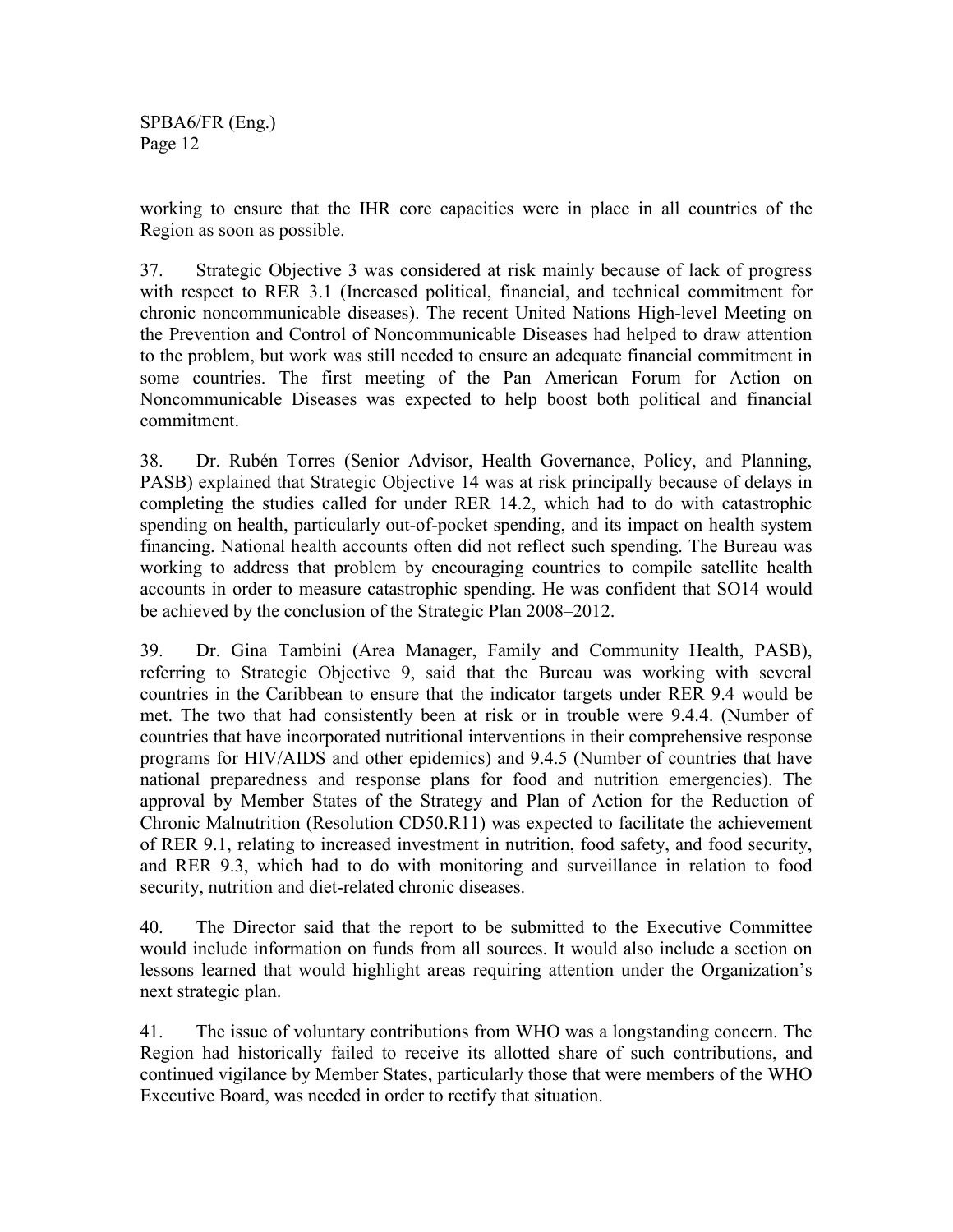#### 42. The Subcommittee took note of the report.

#### *Nongovernmental Organizations in Official Relations with PAHO (Document SPBA6/5)*

43. Mr. James Hill (Advisor, Resource Mobilization, PASB) introduced Document SPBA6/5, which contained information on eight nongovernmental organizations (NGOs) wishing either to enter into official relations with PAHO and or to renew their status as organizations in official relations with PAHO. The document also provided brief progress reports on the Organization's collaboration with all of the NGOs currently in official relations with PAHO.

44. In accordance with the procedure outlined in the Principles Governing Relations between the Pan American Health Organization and Nongovernmental Organizations (NGOs), the Subcommittee undertook its review of the various NGOs in a closed meeting, following which the President announced that the Subcommittee had decided to recommend that the Executive Committee admit the Healthy Caribbean Coalition (HCC) and the Inter-American Society of Cardiology (SIAC) into official relations with PAHO and that it approve the continuation of official relations between PAHO and the Inter-American College of Radiology (ICR), the Latin American Association of Pharmaceutical Industries (ALIFAR), the Latin American Federation of Hospitals (FLH), the Pan American Federation of Associations of Medical Schools (FEPAFEM), the Pan American Federation of Nursing Professionals (FEPPEN), and the Latin American and Caribbean Women's Health Network (RSMLAC).

45. The President announced that the Subcommittee's recommendations would be presented to the 150th Executive Committee in a draft resolution for its consideration.

### *Appointment of One Member to the Audit Committee of PAHO (Document SPBA6/6)*

46. Ms. Heidi Jiménez (Legal Counsel, PASB) introduced Document SPBA6/6, recalling that the Audit Committee had been established in 2009 with a view to enhancing transparency and accountability within the Organization. The Committee's terms of reference were contained in the Annex to Document SPBA6/6. Committee members served three-year terms, but in order to ensure that not all of the initial members of the Committee would be reelected at the same time, membership had been staggered, with one member serving a four-year term, one a three-year term, and the third a twoyear term. The latter member, Mr. Peter Maertens, would complete his term in June 2012, and it would therefore be necessary for the Executive Committee to appoint a new member to the Audit Committee during its 150th Session in June 2012.

47. In accordance with the Audit Committee's terms of reference, the Director was responsible for recommending candidates to serve as members of the Committee. She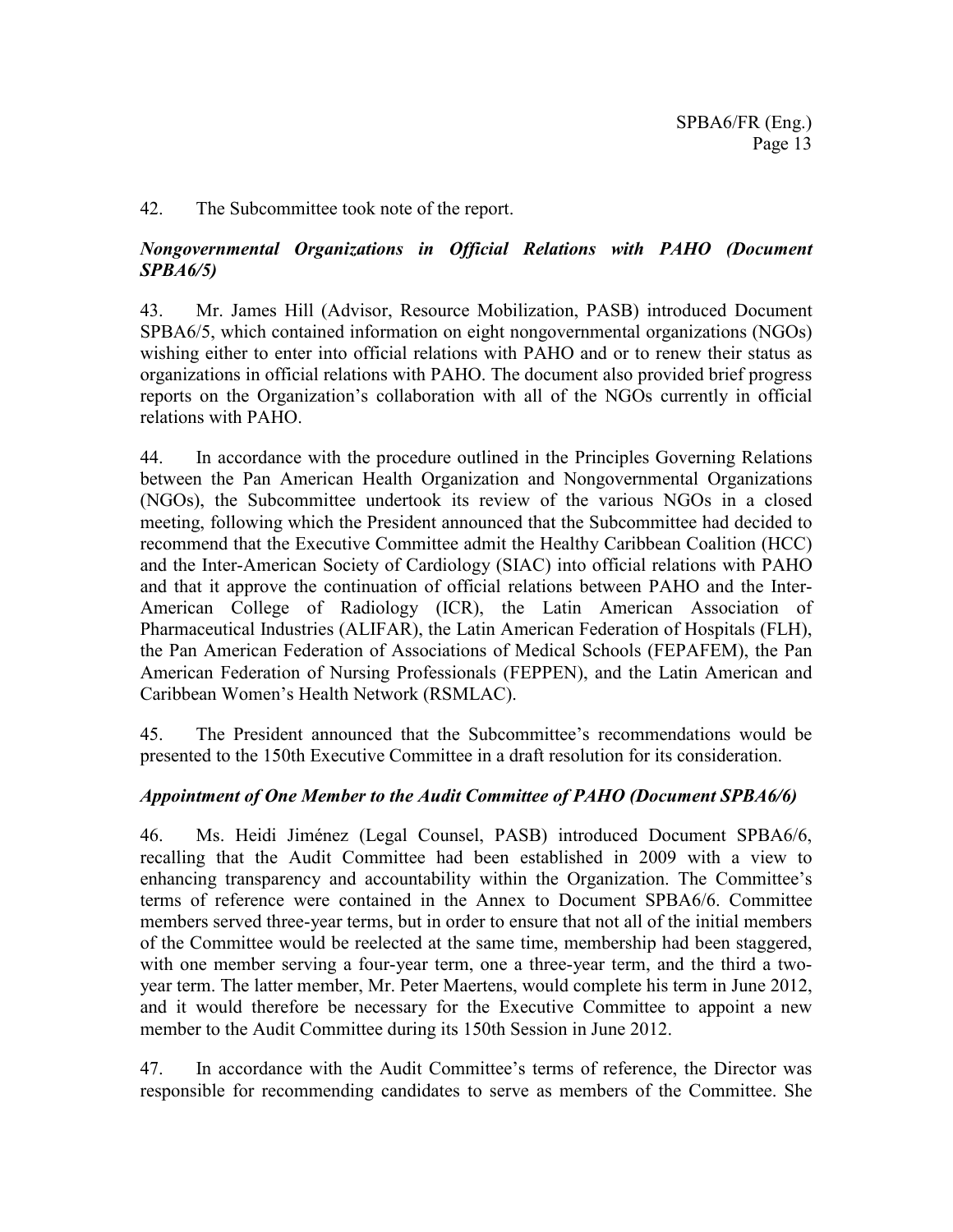had confirmed that Mr. Maertens would be willing to serve a second term on the Committee and therefore recommended that he be appointed as a member of the Audit Committee for a three-year term commencing in June 2012.

48. The Subcommittee expressed strong support for the work of the Audit Committee and endorsed the Director's recommendation that Mr. Maertens should be reelected to a second term of office.

### **Administrative and Financial Matters**

### *Overview of the Financial Report of the Director for 2011 (Document SPBA6/7***)**

49. Ms. Sharon Frahler (Area Manager, Financial Resources Management, PASB) introduced the draft financial report, stressing that it gave an unaudited picture of PAHO's financial position. The financial statements were currently being audited by PAHO's External Auditors, and the audited report was expected to be ready in mid-April and would be posted on the Organization's website as soon as it was finalized. She also noted that 2011 had marked the second anniversary of PAHO's transition to the International Public Sector Accounting Standards (IPSAS) and the first biennial closure of the Organization's financial accounts under the new standards.

50. The Organization's accrued resources for 2011 had totaled approximately \$838.5 million. Combined resources for the 2010–2011 biennium had totaled \$1.8 billion, as compared with \$1.4 billion for the previous biennium—an increase of approximately \$400 million, or 29%, in two years. However, total financial resources for 2011 had been \$94 million (10%) lower than the 2010 total of \$932.6 million. That difference reflected a decrease in vaccine procurement activity. In 2011 the pandemic (H1N1) 2009 vaccine had been incorporated into the seasonal influenza vaccine, which meant that Member States had not been obliged to purchase two separate influenza vaccines. The Organization's total expenses had shown a similar decrease, from \$927.3 million to \$836.3 million, a reduction of \$91 million, or 10%, which also reflected the decrease in vaccine procurement in 2011.

51. Total cash receipts of assessed contributions in 2011 had amounted to \$104 million, \$75 million from payment of 2011 assessments and \$29 million from cash receipts for prior bienniums—the second highest level of quota contribution receipts since 1998. During 2011, 25 Member States had paid their 2011 assessed contributions in full, 4 Member States had made partial payments, and 10 Member States had not made payments. Total assessed contributions still pending as of 31 December 2011 had amounted to \$24 million, which was \$5.7 million less than at the end of 2010 and the lowest level since 2000.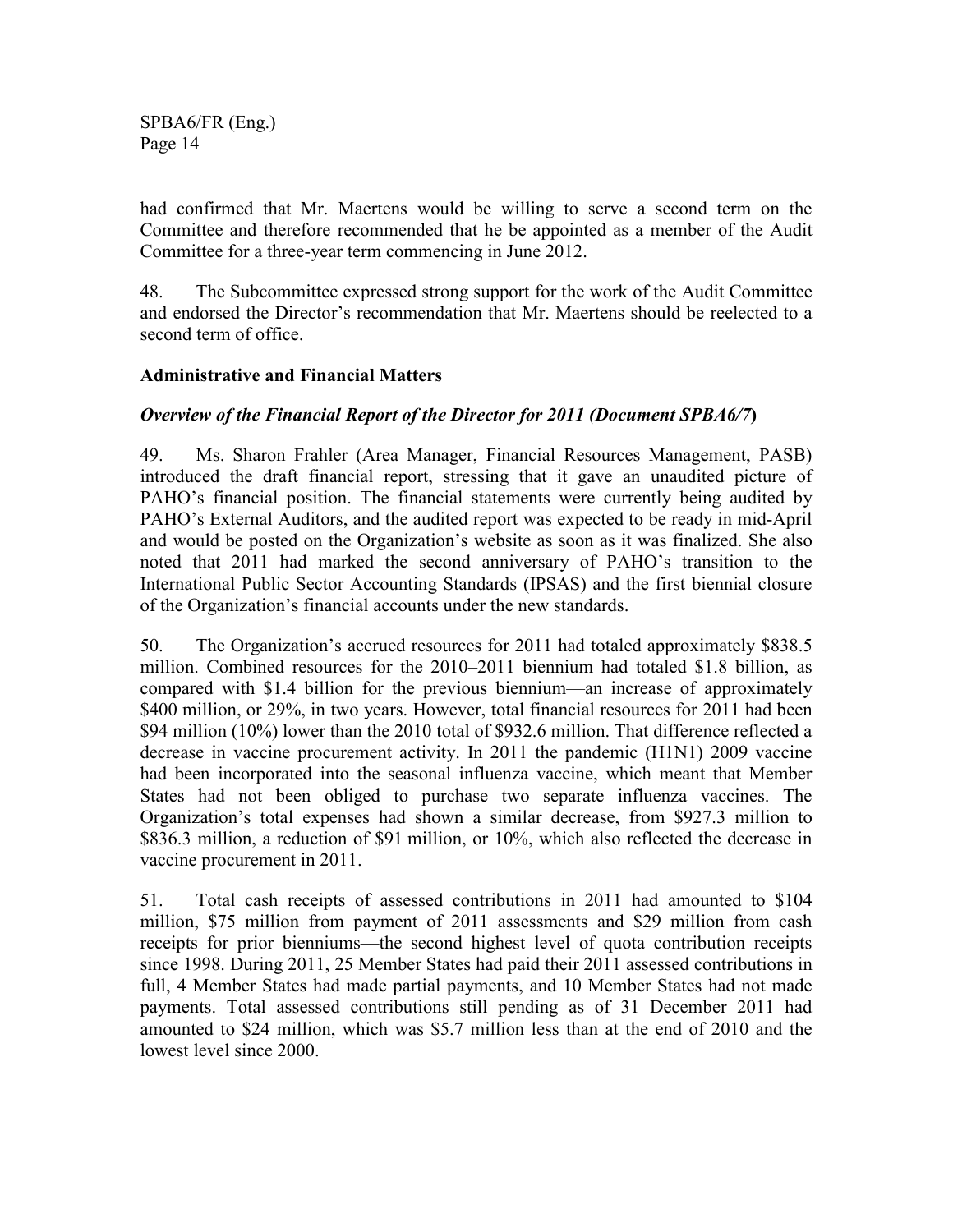52. Accrued miscellaneous income had amounted to \$4.3 million, which was far less than the approximate \$10 million budgeted for 2011. Extremely low global interest rates had significantly impacted the interest earned on the Organization's investment portfolio. As a result, the miscellaneous income figure had fallen more than \$10 million short of the total budgeted amount of \$20 million for the 2010–2011 biennium. The shortfall in miscellaneous income had resulted in an overall shortfall in the Organization's regular budget for the biennium, which had been funded out of the Working Capital Fund.

53. In the discussion that followed Ms. Frahler's presentation, members of the Subcommittee expressed concern about the shortfall in miscellaneous income and about the number of Member States that had not paid their assessed contributions in full. Information was requested on how the shortfall had affected the minimum level of the Working Capital Fund and on how the Fund would be replenished. A delegate also inquired how the shortfall would be taken into account in future budgeting, particularly in future projections of miscellaneous income.

54. Ms. Frahler explained that it was difficult to estimate miscellaneous income because the amount projected for a biennium was established almost three years prior to the end of the previous biennium. In the current economic climate, it had been extremely difficult to surmise three years in advance what the returns on the Organization's investment portfolio would be. Certainly, when the 2010–2011 budget had been drawn up, no one had expected that interest rates would decline to almost zero.

55. The Bureau's top priority was always to preserve the capital in the Organization's investment portfolio—in other words, to preserve the funds with which Member States and PAHO's partners and donors had entrusted it. Its second priority was to ensure that it had the liquidity needed to meet its expenses. Its third was earning a return on investment, which unfortunately had not been possible in 2010–2011. Although the Organization had had a surplus of income over expenditures in 2010, it had run a deficit in 2011. The net result had been a reduction of approximately \$4.6 million in the Working Capital Fund, leaving a balance of slightly over \$15 million. The Fund would be replenished from surpluses in future bienniums.

56. While it was true that some countries had not paid their assessed contributions in 2011, arrears predating 2011 had amounted to only \$705,000, which was a remarkable achievement. In earlier years, arrears had totaled several million, and on one occasion the Bureau had even had to seek permission from the Executive Committee to borrow from other funds in order to cover a shortfall in the regular budget resulting from non-payment of quota contributions. The Bureau had set up deferred payment plans with Member States that were having trouble meeting their assessments, and those plans had been very successful. Allowing Member States to pay their assessments in local currency had also helped. She expressed gratitude to Member States for their continued commitment to timely payment of their assessed contributions.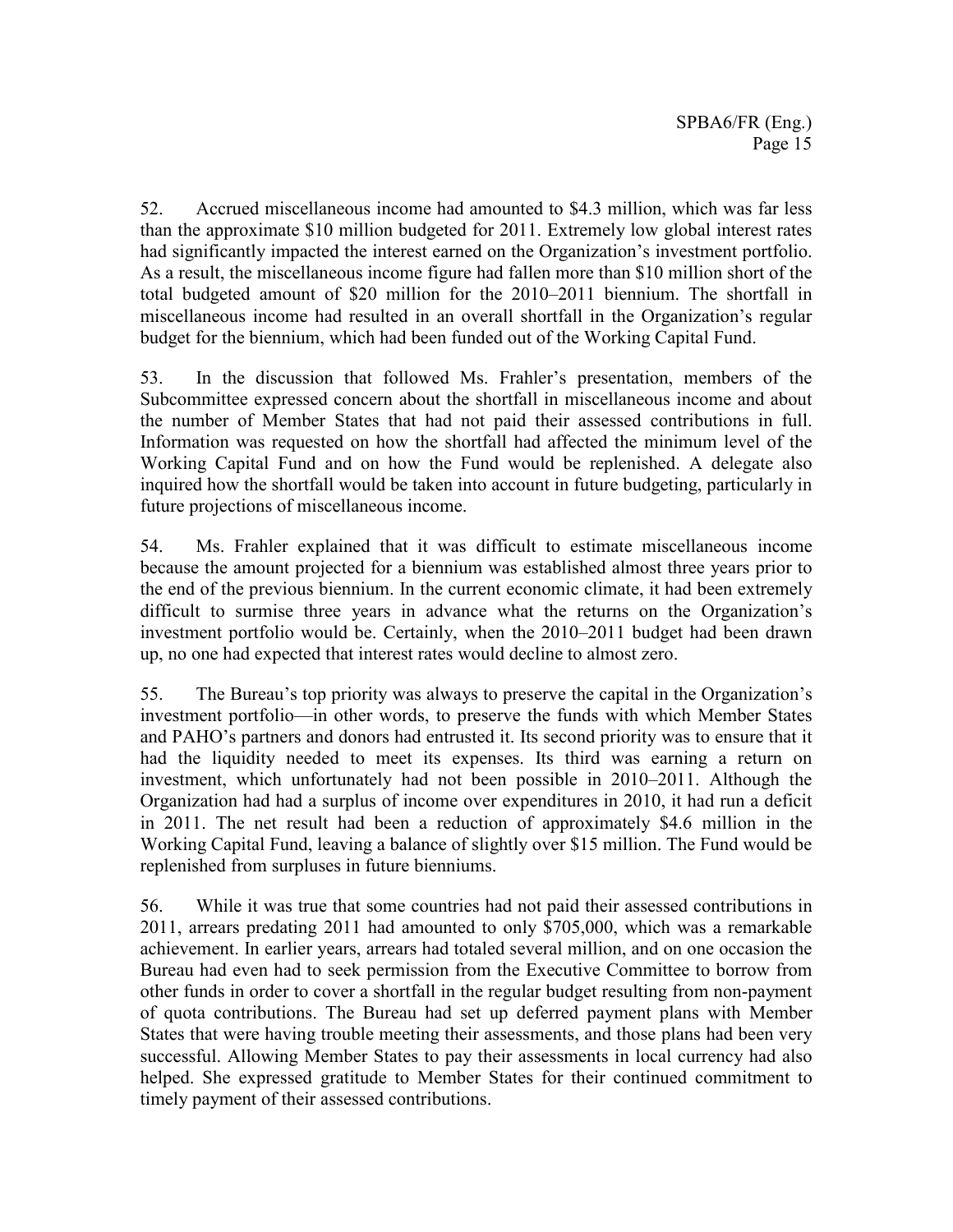57. The Director observed that it had been impossible to predict the sharp decline in interest rates on international markets in recent years, and it had also been difficult to predict when recovery would occur. The Bureau's internal investment committee had been very prudent and had done an excellent job of managing the Organization's investments and protecting the resources it received from Member States, which, as Ms. Frahler had said, was the Bureau's first priority.

58. She paid tribute to Ms. Frahler, who would be retiring shortly after the 150th Session of the Executive Committee in June.

59. The Subcommittee thanked Ms. Frahler for her report and for her years of service to the Organization.

### *Surplus from the Implementation of IPSAS in 2010 (Document SPBA6/8)*

60. Mr. Guillermo Birmingham (Director of Administration, PASB) reported that the adjustments made in the Organization's accounts as part of the transition from the United Nations System Accounting Standards to IPSAS had yielded a surplus of almost \$33.9 million resulting from unexpended budgetary appropriations. It was proposed that the surplus be used to invest in the Organization's future by securing needed funding for long-term, high-cost strategic and administrative initiatives that would be difficult to fund out of biennial budgets. Specifically, the Bureau proposed that the funds should be used for the following purposes: modernization of the PASB Management Information System, after-service health insurance for retirees, creation of a reserve for the Master Capital Investment Fund, replenishment of the PAHO Special Fund for Health Promotion and creation of an Epidemic Emergency Fund, and investment in a five-year food safety plan. It was further proposed that the balance of the surplus remaining after the proposed levels of funding had been allocated to the foregoing initiatives should be put into a reserve fund to be used for additional investment in those initiatives or for future strategic and/or administrative purposes. Details of the proposed investments were provided in paragraph 7 of Document SPBA6/8.

61. The Subcommittee welcomed the surplus and expressed support for most of the proposed uses of the funds. Particular support was expressed for the proposals relating to the PASB Management Information System project and after-service health insurance. With regard to the proposal concerning the Master Capital Investment Fund, support was voiced for the transfer of \$6 million to the Information Technology Subfund, but it was suggested that the transfer of \$2 million to the Real Estate and Equipment Subfund should be deferred until the Project Infrastructure Investment Committee had completed its review of the proposed projects (see paragraphs 69 to 74 below) and the operating procedures for the Master Capital Investment Fund had been redrafted and submitted to the 150th Session of the Executive Committee.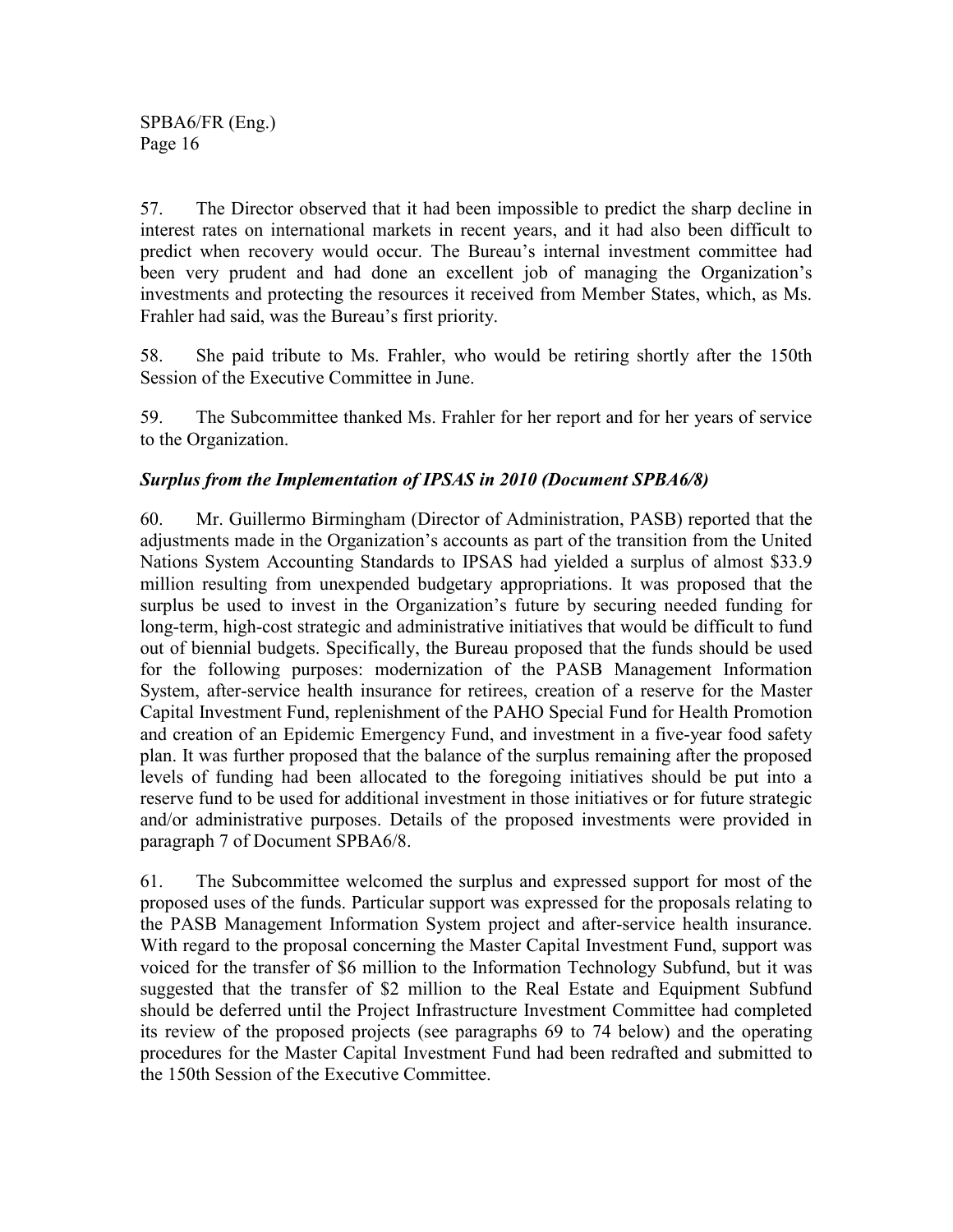62. More information was requested on how the Director would utilize the funds in the Special Fund for Health Promotion, whether the funds could be used to cover the cost of unfunded initiatives such as project management for the cholera-free Hispaniola initiative, and whether all the money in the Fund would have to be expended in the course of 2012.

63. With regard to the proposal to transfer the remaining balance of the surplus into a reserve fund, it was suggested that the money should instead be returned to Member States as a credit toward future assessed contributions. A delegate pointed out that when the Organization's income from investments had been negatively affected by the global financial crisis, Member States had agreed to an increase in their assessments in order to share the burden of that lower income. In her view, it was only fair that Member States should share in the surplus.

64. Mr. Birmingham, replying to the question concerning the Special Fund for Health Promotion, explained that, like the Holding Account and the Master Capital Investment Fund, it was a multi-year fund intended to cover projects that would span several years.

65. The Director added that the Special Fund for Health Promotion had been established in 1961 (Resolution CD13.R16), also as a result of a surplus of income over expenditures. It had initially been capitalized with about \$1.7 million, and currently about \$700,000 remained. Some of the money expended through the years had been put back into the Fund because funding had been received from various sources for health promotion activities. The Fund was used mainly for health education and communication activities and community-based initiatives, such as local development projects aimed at achieving the Millennium Development Goals that did not generally receive global funding. In the future, resources from the Fund might be devoted to initiatives aimed at combating noncommunicable diseases, which, despite the recent Political Declaration of the High-level Meeting of the United Nations General Assembly on the Prevention and Control of Noncommunicable Diseases, tended not to attract much international financing.

66. Concerning the suggestion that the remaining balance of the surplus should be returned to Member States, she pointed out that the amount accruing to each Member State would be quite small and that it might therefore be preferable to retain the funds in a reserve fund to be used for appropriate investments in the current and future bienniums.

67. She was pleased to be able to pass on a healthy financial situation to the Bureau's next Director. In particular, she was pleased that the surplus would make it possible to eliminate the post occupancy charge contemplated in the 2012–2013 budget to cover the cost of the PASB Management Information System, as doing so would free up more funds for technical cooperation activities. She noted that the modernization of the system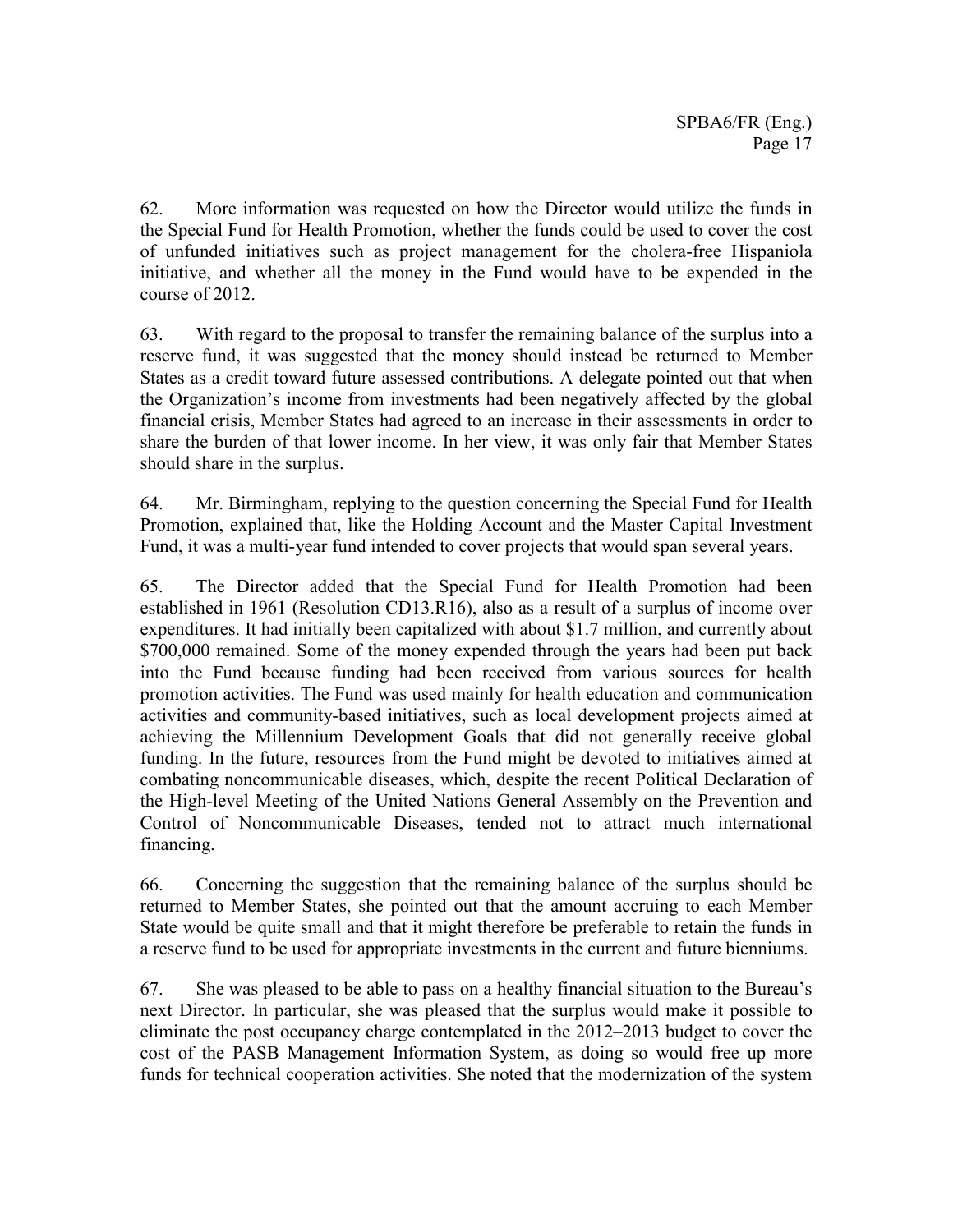was expected to yield significant gains in the Organization's efficiency, effectiveness, and response capacity.

68. The Subcommittee took note of the report.

### *Master Capital Investment Plan (Document SPBA6/9)*

69. Mr. Edward Harkness (Manager, General Services Operations, PASB) introduced Document SPBA6/9, noting that it described the operations proposed for the 2012–2013 biennium under the two subfunds of the Master Capital Investment Fund (Real Estate and Equipment Subfund and Information Technology Subfund). As there had been no unobligated funds left over from the previous biennial budget or any new influx of money into the Fund, a limited amount would be available for projects in 2012–2013. The Project Infrastructure Investment Committee was in the process of reviewing the proposed projects in order to determine which ones would be carried out during the biennium. The elevator rehabilitation project at PAHO Headquarters would definitely be completed during the period, at an estimated total cost of \$975,000.

70. Subcommittee members welcomed the Bureau's efforts to ensure regular maintenance and upgrading of the Organization's buildings and information technology infrastructure, both at Headquarters and in country offices. Given the Organization's focus on management and dissemination of information, it was considered critical to keep its information technology resources up to date. Strong support was expressed for the plan to rebuild the country office in Haiti.

71. It was noted that the document indicated that some funding for the Real Estate and Equipment Subfund might be received from WHO in 2012, and information was sought on the potential amount of such funding. It was also noted that the buildings that housed some country offices were provided by Member States, and it was suggested that the savings on rent for those facilities might be put into a fund to be used to improve those or other offices.

72. Mr. Harkness said that the Bureau had submitted a request for funding from WHO and had been informed that \$850,000 had been reserved for the Haiti country office reconstruction project. Subject to approval by the World Health Assembly in May 2012, PAHO might receive an additional \$850,000, bringing the total amount of WHO funding to \$1.7 million. He explained that there was no savings to be realized on rent for the country offices provided by Member States because PAHO did not pay any rent for the use of those facilities. Any rental costs were covered by the governments of the Member States concerned.

73. Mr. Guillermo Birmingham (Director of Administration, PASB) added that the Bureau was examining options for generating and using savings on rent that the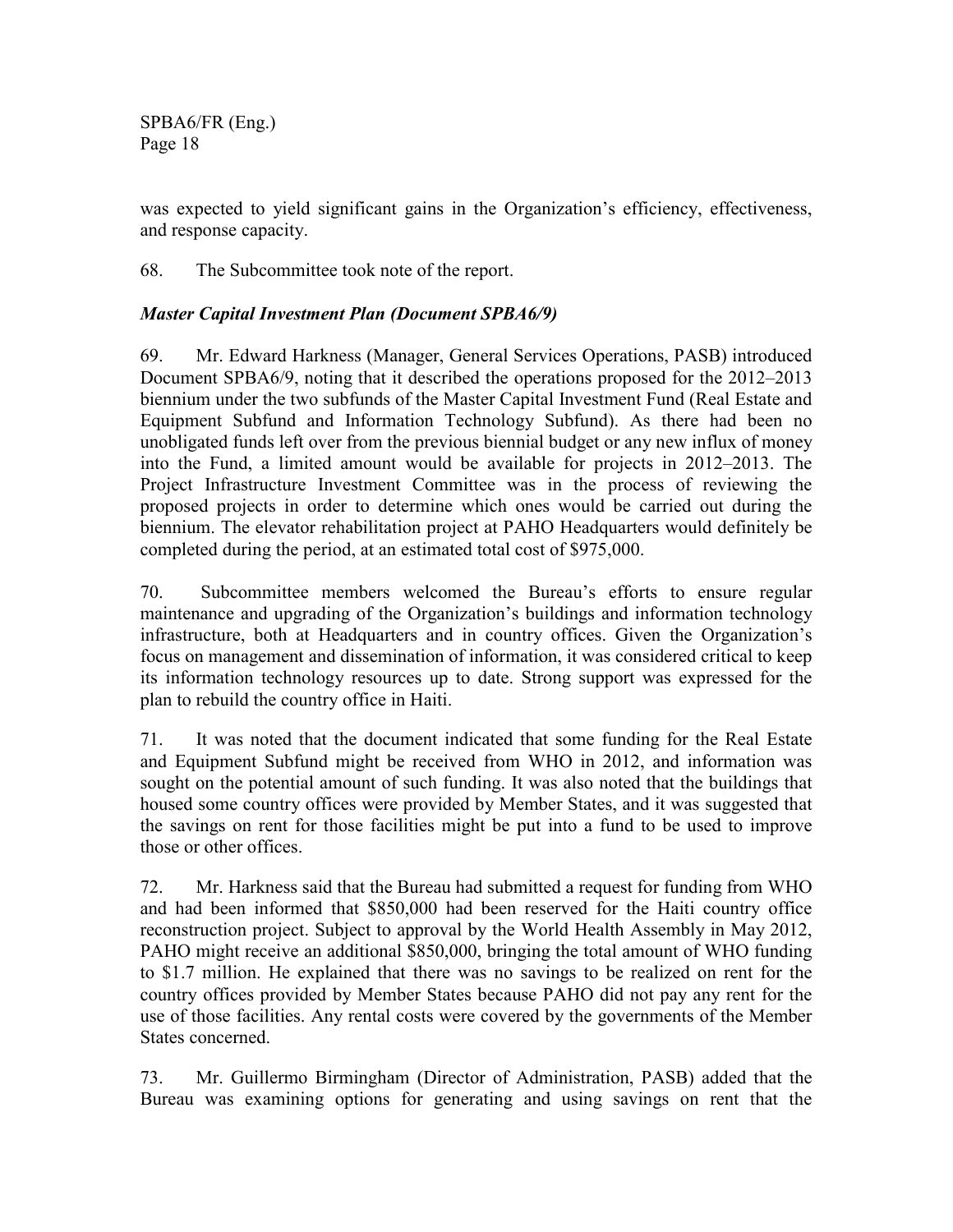Organization paid for country offices in buildings not provided by Member States. One possibility might be to establish a strategic real estate fund.

74. The Director noted that it was proposed that some of the surplus from the implementation of IPSAS in 2010 (see paragraphs 60 to 68 above) should be used to create a reserve to fund real estate investments.

### *Status of Projects Funded from the PAHO Holding Account (Document SPBA6/10)*

75. Mr. Román Sotela (Senior Adviser, Program Budget Management, PASB) reviewed the history of the Holding Account, which had originated in 2008, when there had been a budget surplus. The Governing Bodies had approved the use of the Holding Account to fund 14 projects, of which 3 had been completed and 11 were ongoing. Table 1 in Document SPBA6/10 described the various projects and Table 2 summarized the status of implementation and the amount remaining in the Holding Account for each one. The annex provided more detailed information on the 11 ongoing projects.

76. Subcommittee members welcomed the Organization's efforts to modernize information systems, improve connectivity in country offices, maintain and upgrade physical infrastructure, and assist countries in implementing the International Health Regulations (IHR) (2005). With regard to the latter, a delegate asked how Member States should go about submitting proposals for funding under Project 1.B in order to strengthen their national IHR focal points and whether projects might be carried out at a subregional level among the countries of the Southern Common Market (MERCOSUR) and the Union of South American Nations (UNASUR). The same delegate highlighted the importance of coordinating the Organization's efforts to strengthen public health information systems (Project 2.A) with similar efforts under way at the subregional level, in particular the health observatories initiatives within MERCOSUR, UNASUR, and the Andean Health Organization.

77. Dr. José Antonio Escamilla (Advisor, Health Information and Analysis, PASB) said that strengthening interoperability among health systems would be the focus of the third phase of Project 2.A. To that end, the Bureau would indeed be collaborating with the various subregional initiatives.

78. Responding to the question concerning Project 1.B, Dr. Sylvain Aldighieri (Senior Advisor, International Health Regulations, Alert and Response, and Epidemic Diseases, PASB) said that the project includes 14 priority countries and a subregional center, which were listed in Document SPBA6/10. During the period under review, Haiti and Jamaica had submitted project proposals, which had been evaluated and approved and the funds had been transferred to national authorities via the respective PAHO/WHO country offices. Guyana had also submitted a proposal, which was currently under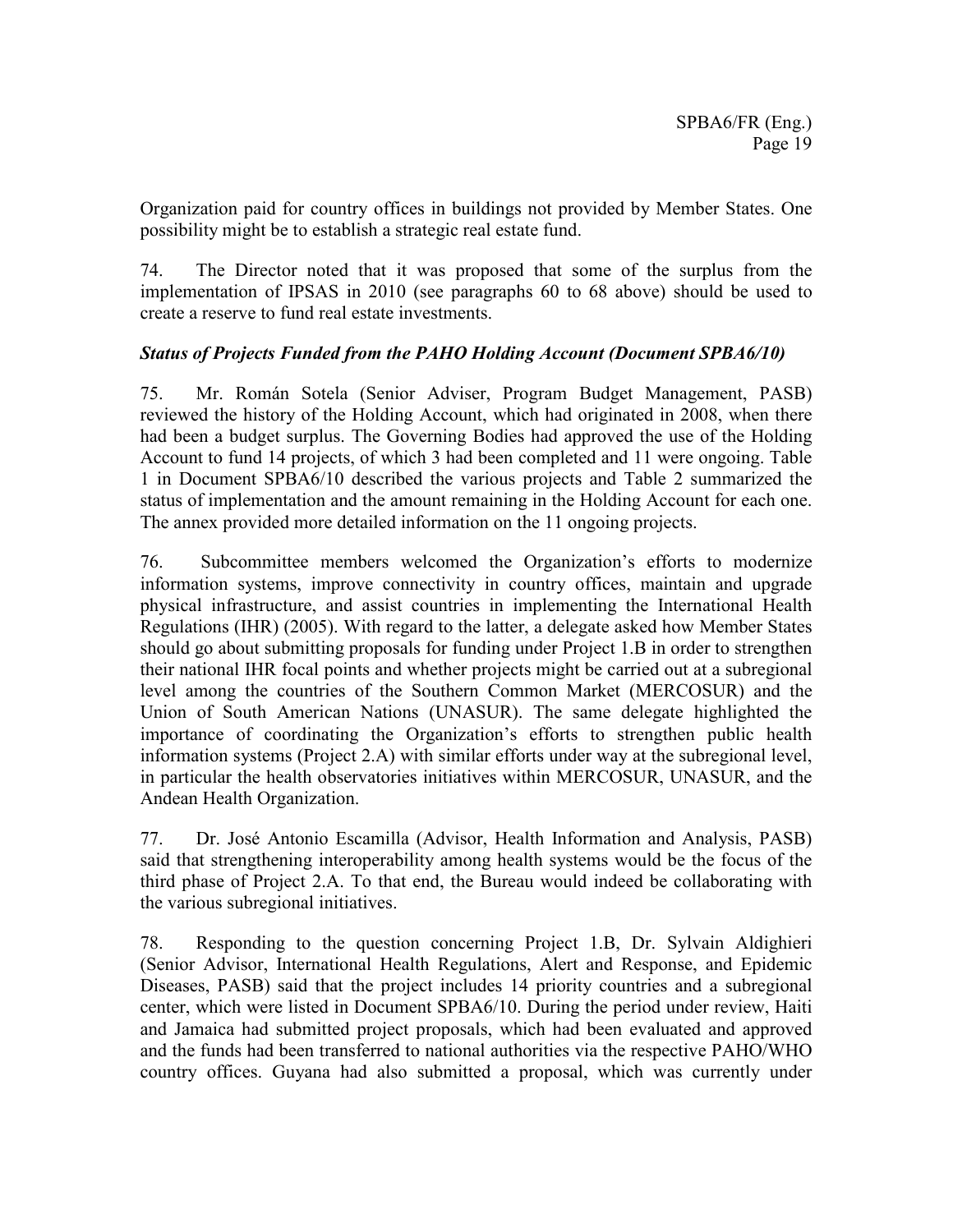review; that would be the last of the 15 projects envisaged under the first stage of the project.

79. Other countries were welcome to apply for support in strengthening their national focal points, and certainly the Bureau had the technical capacity to assist them. The Regulations did not provide for any intermediate structure between the country level and PAHO, as the regional point of contact for WHO headquarters and therefore no subregional initiatives were planned. Nevertheless, the Bureau recognized the importance of horizontal relationships among IHR focal points within the same subregion and supported those relationships.

80. The Director affirmed that the Bureau was committed to assisting Member States in strengthening their national IHR focal points. Support was available for that purpose not only through the Holding Account, but also through country budgets and country cooperation strategies, funds allotted to support technical cooperation among countries, and the subregional portion of the biennial program and budget.

81. The President suggested that, as 2012 was a crucial deadline for implementation of the Regulations, the Executive Committee might wish to pay particular attention to the topic.

82. The Subcommittee took note of the report.

### *Amendments to the PASB Staff Rules and Regulations (Document SPBA6/11, Rev. 1)*

83. Ms. Nancy Machado (Human Resources Advisor, PASB) gave an overview of the changes to the Staff Rules set out in the annex to Document SPBA6/11, Rev. 1. Some of those changes were considered necessary in order to maintain consistency with decisions of the United Nations General Assembly, which in turn were based on recommendations of the International Civil Service Commission. Others were being proposed in light of experience and in the interest of good human resources management. The only substantive change concerned disciplinary measures. A new staff rule to be submitted for confirmation by the Executive Committee in June 2012 would provide for a reduction in a staff member's salary as a disciplinary measure, for example in cases of misconduct.

84. A member of the Subcommittee asked for more information on the budget impact of the 0.13% increase in the base/floor salary scale for staff in professional and higher categories. He also sought clarification regarding a 6.7% decrease in gross salaries for staff in the professional and higher categories provided for under Staff Rule 330.1.1, as amended.

85. Ms. Machado said that the increase in the base/floor salary scale would have no cost implications for the Organization as it would merely change the proportions allocated to the two components of the salaries of staff in the professional and higher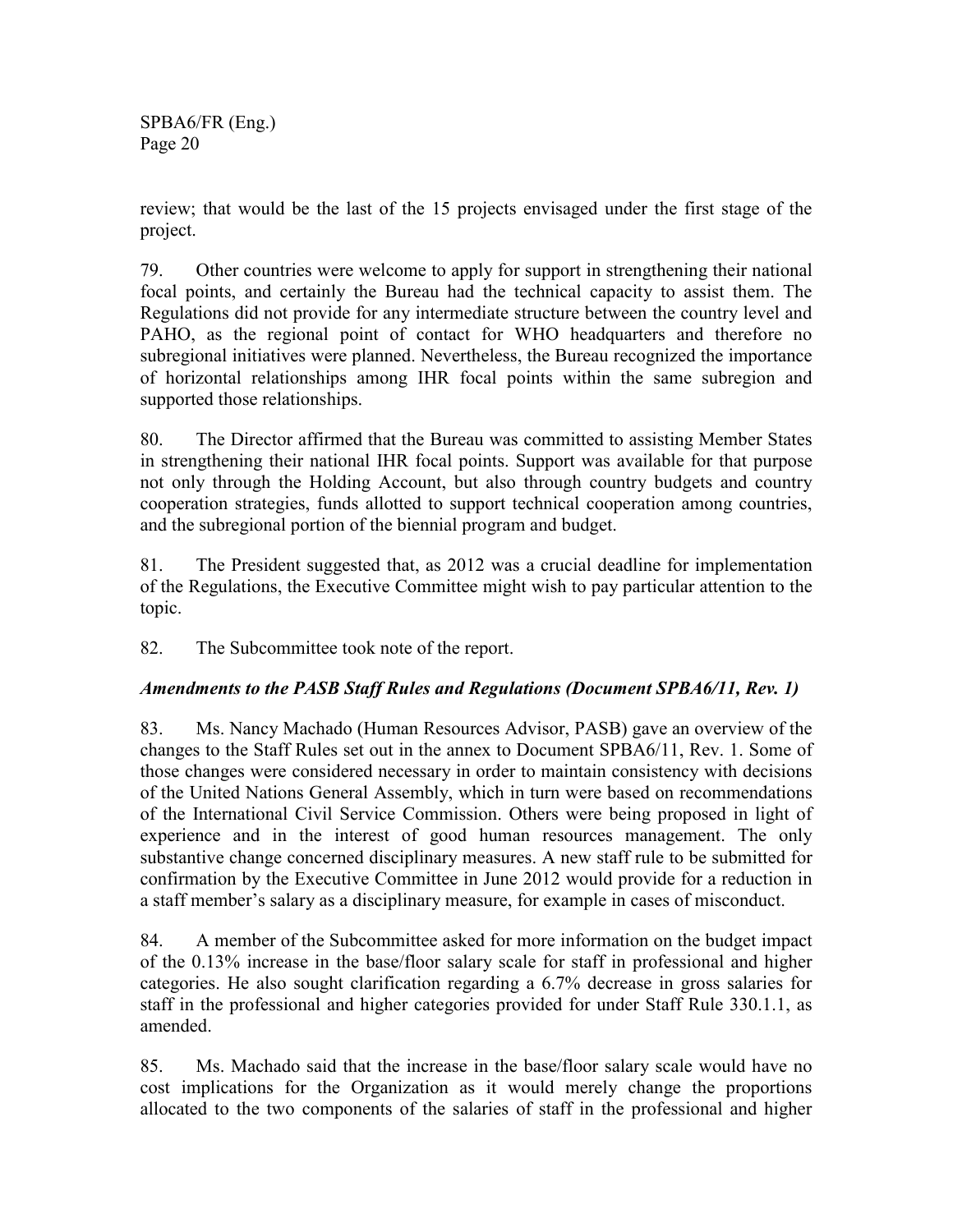categories: base salary and post adjustment multiplier. The overall salary amount would remain unchanged.

86. Ms. Sharon Frahler (Area Manager, Financial Resources Management, PASB) explained that the 6.7% reduction in gross salaries was the result of a decision by the United Nations General Assembly to reduce staff assessment rates for staff in the professional and higher categories. That decision had been made because the United Nations Secretariat had accumulated a surplus of approximately \$135 million in the Tax Equalization Fund, which was used to reimburse taxes paid by staff members whose governments required them to pay income tax on their United Nations earnings. The change would have no impact on the net salaries of the staff members concerned.

87. The Subcommittee recommended that the Executive Committee adopt the proposed resolution contained in Annex B of Document SPBA6/11, Rev. 1, confirming all the Staff Rule amendments, establishing the annual salaries of the Deputy Director and the Assistant Director, and recommending that the 28th Pan American Sanitary Conference adjust the annual salary of the Director.

### *PASB Staffing Statistics (Document SPBA6/12)*

88. Ms. Nancy Machado (Human Resources Advisor, PASB) introduced Document SPBA6/12, highlighting three trends in the Bureau's staffing profile. The first related to changes in the use of temporary staff following the contract reforms introduced in 2009, as a result of which the Bureau was using fewer United Nations staff employed on staff contracts for temporary assignments and instead was hiring more independent consultants on independent consulting contracts. The second trend concerned the sex balance of the Bureau's staff. As of 31 October 2011, women had held 49% of the professional posts within the Organization; thus sex parity had virtually been achieved. However, work was still needed in order to achieve parity at levels above P.3, as men continued to predominate in posts above that level. Sixty-six new staff had been hired in 2011 and the majority (55%) had been women.

89. With regard to trends in age, length of service, and retirement of fixed-term staff, 58% of the Organization's personnel would be reaching mandatory retirement age within the next 12 years, and more than half of those staff would retire within the next 7 years. With that in mind, the Bureau had taken steps to strengthen human resources planning through the introduction of a new online tool that provided managers with a clear picture of which staff were nearing retirement and which posts needed to be filled. The Bureau was also endeavoring to streamline recruitment procedures in order to ensure that vacant posts were filled promptly and by the most highly qualified candidates.

90. The Subcommittee welcomed the progress made with regard to sex parity, which was seen as evidence of the effectiveness of the Organization's gender equity policies.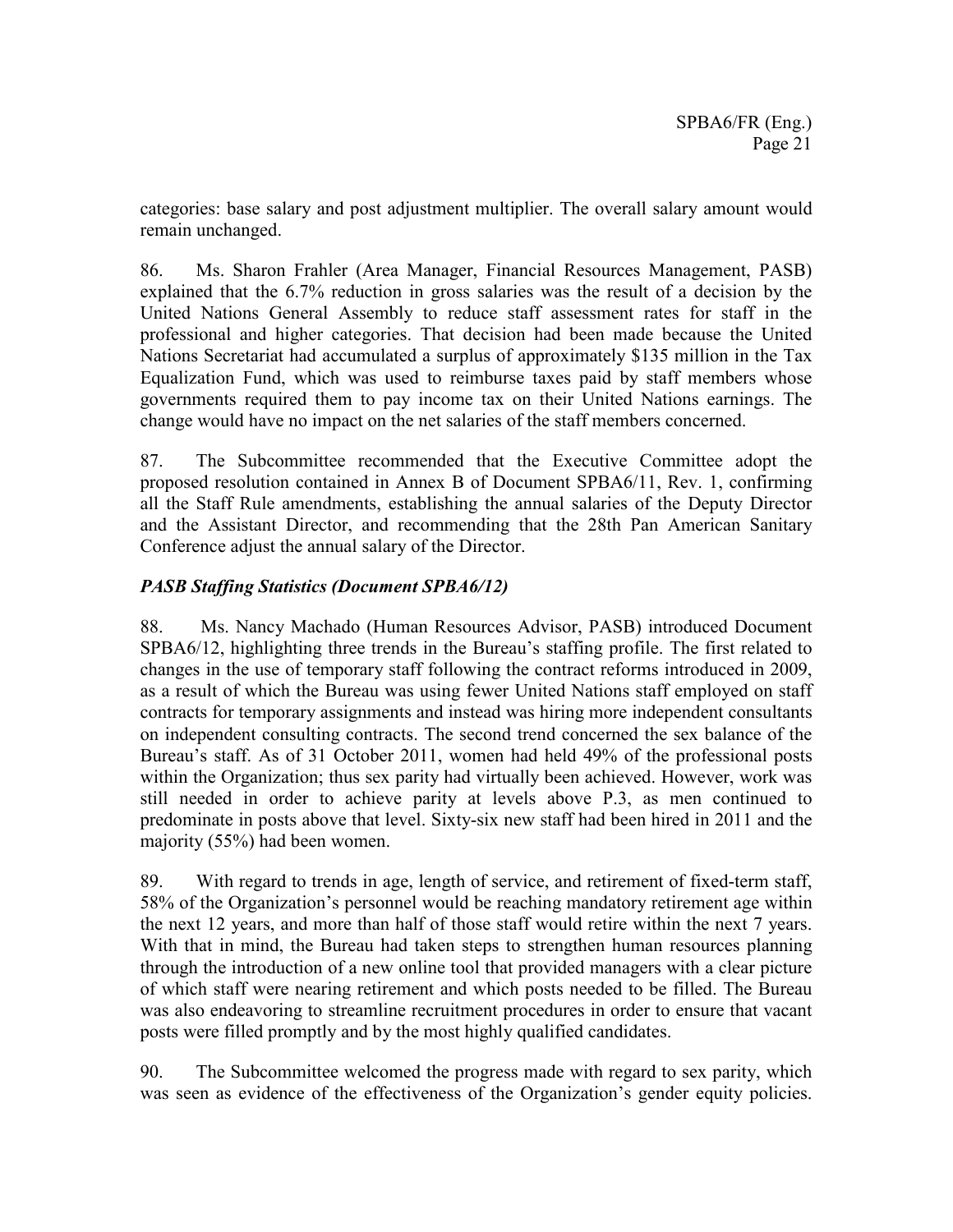The balance in the distribution of professional staff by nationality was also welcomed, as was the balance between professional and general services staff, although it was noted that, according to Table 1 in the document, general services staff at some duty stations outnumbered professional staff. It was pointed out that since 1990 a total of 371 fixedterm posts had been eliminated, and concern was expressed about the impact of that reduction on the Organization's technical capacity. Concern was also expressed about the large number of staff due to retire in the near future. The need for a well-planned recruitment policy to fill vacancies in strategic areas was underscored. The Bureau was encouraged to take measures to expedite competitive selection procedures.

91. Ms. Machado noted that Table 1 showed only staff employed on fixed-term contracts and therefore did not reflect all the professionals employed by the Organization. In some duty stations, there were significant numbers of professionals employed on other types of contracts.

92. The Director added that the data in Table 1 also reflected the greater need for maintenance staff in some locations, such as Brazil, where one of the largest Pan American centers was located. In other cases, the relatively large number of general services staff was a result of decentralization processes that had taken place in earlier years. The Bureau was gradually reducing the number of those general services posts as the staff occupying them reached retirement age.

93. She pointed out that many of the tasks formerly performed by general services staff had either been automated or eliminated as a result of technological changes. Consequently, the education and skill requirements for support staff had changed, and the distinction between general services and professional staff had thus blurred. Indeed, the majority of the staff currently occupying general services posts were professionals from the standpoint of their level of education and their functions. To some extent, the reduction in the number of fixed-term posts reflected the automation of tasks and the simplification of processes, but it also reflected greater reliance on national capacity, which had grown significantly over the years. The fixed-term posts that continued to be funded out of the regular budget were the core posts that were essential to the functioning of the Organization.

94. The Subcommittee took note of the report.

### **Matters for Information**

### *Project for Modernization of the PASB Management Information System: Progress Report (Document SPBA6/INF/1)*

95. Mr. Tim Brown (Special Adviser, PASB Management Information System) reported that the project for modernization of the PASB Management Information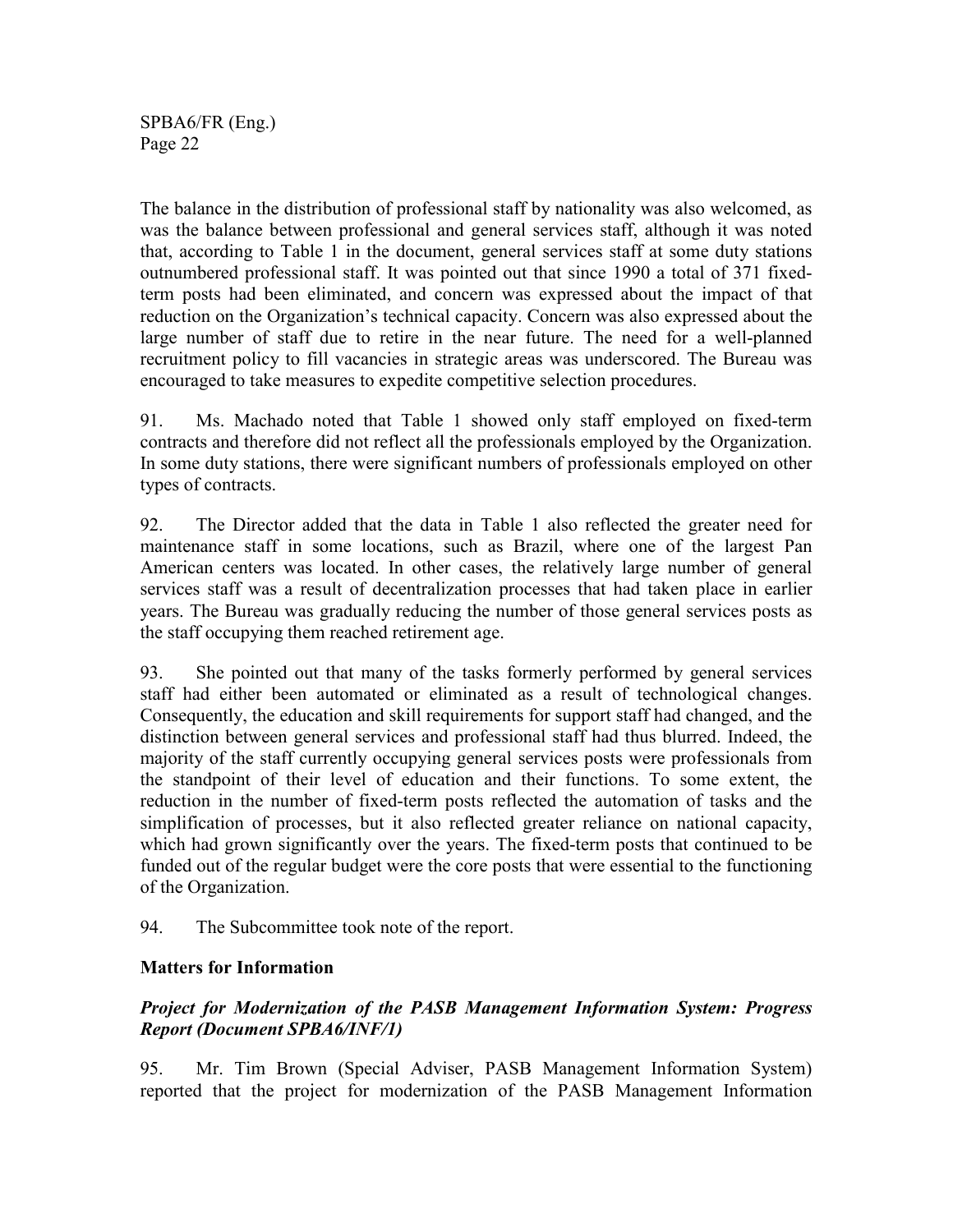System was currently in the pre-implementation phase, which was projected to run through mid-2012. The implementation phase would comprise two parts. The first, from mid-2012 to mid-2013, would cover program planning and management, budget, and systems for finance and procurement, while the second, from mid-2013 to the conclusion of the project in mid-2014, would cover the human resources and payroll components of the system. The scope of the activities to be implemented in each step differed somewhat from those outlined in Document SPBA6/INF/1. The change was the result of input received from potential implementation partners.

96. The Bureau was currently preparing to purchase software for the new system and procure the services of a consulting firm to serve as system integrator—two major steps in the pre-implementation phase. About half of the total project budget of \$20.3 million would be expended on those two items. The technical evaluation of software options had been completed. The Bureau had also undertaken the technical evaluation of the system integrator candidates and was currently checking the references supplied by the various candidate firms. Consistent with PAHO's procurement practices, price proposals would be considered only after all aspects of the technical evaluation were complete. The procurement process had taken somewhat longer than expected owing to its complexity and to the need to find the most cost-effective solution. Moreover, the Bureau had placed higher priority on ensuring that the project met the Organization's needs than on adhering to a strict timetable. No changes to the overall schedule were envisaged, however.

97. Several steps had been taken to address the principal risks to the project at the current juncture, which were described in paragraph 11 of the document. To ensure that the new system met the Organization's business needs, an extensive survey of requirements had been carried out, involving some 80 staff members, about half of them from country offices. To help ensure a competitive procurement process, the Bureau had engaged a consulting firm, North Highland, to advise it on contract negotiations. In addition, it had made a special effort to invite bids from low-cost solution providers, and had provided for a 5% contingency allowance in the project budget. To help ensure good project management, in addition to hiring North Highland, the Bureau had hired an external expert to provide oversight. It was also working with the Audit Committee, which reviewed the project at each of its meetings. Before moving on to the implementation phase, the Bureau would conduct a readiness review to assess whether any further preparatory work was needed.

98. Continued alignment of PASB's system with the WHO Global Management System (GSM) remained a priority. The head of Information Technology at WHO was serving on the advisory committee for the project, which would help to facilitate alignment.

99. The Subcommittee welcomed the progress report and looked forward to future updates. The slight delay in completing the pre-implementation phase was noted, but it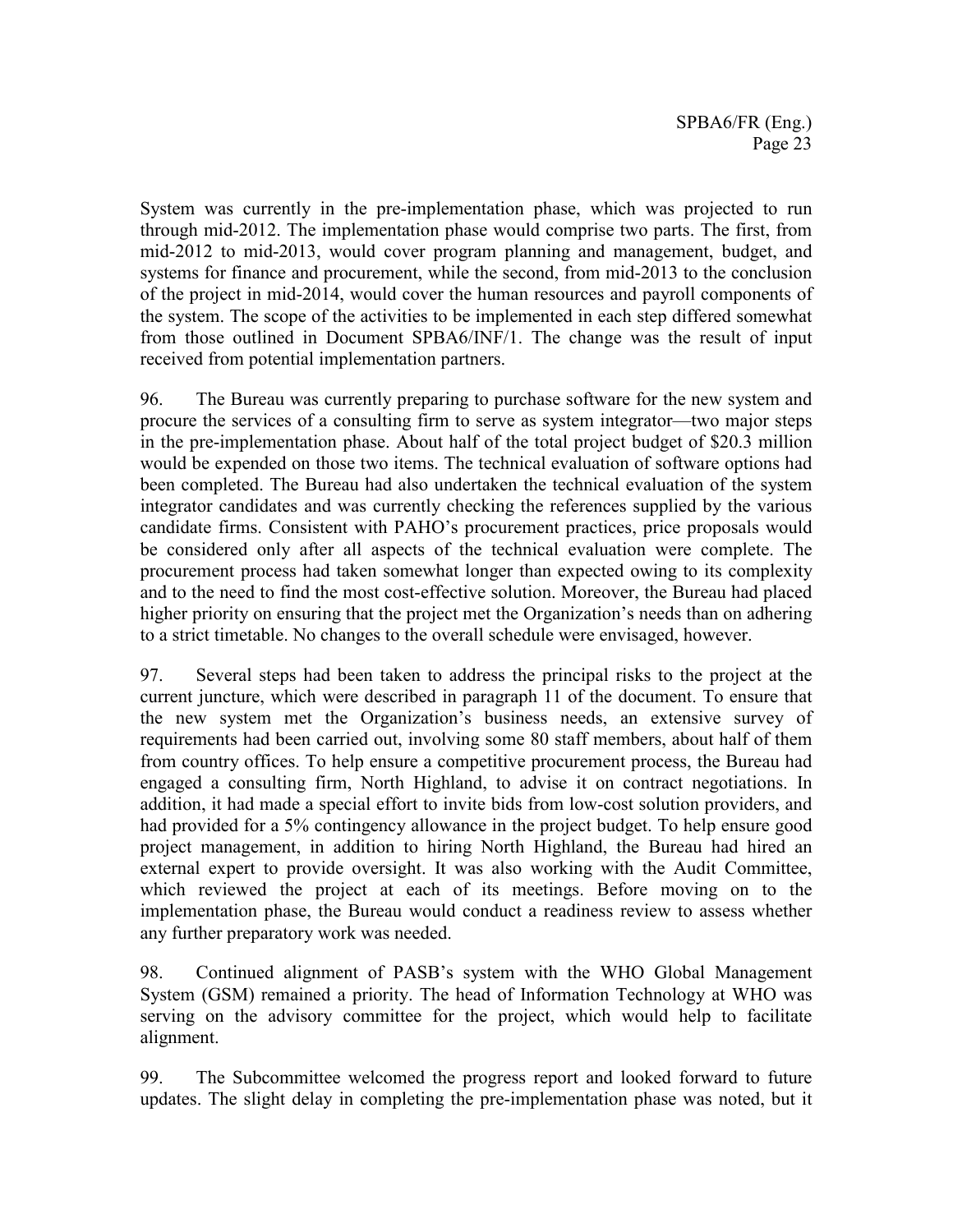was considered preferable to take a cautious approach and not rush to implement a system that might then require considerable refinement.

100. The Director observed that the effort to align the Bureau's system with that of WHO would be affected by WHO reform, which might lead to changes in the structure of planning processes, in strategic objectives, and in other areas, which in turn would have an impact on the structure of the GSM.

101. The Subcommittee took note of the report.

### *Process for the Election of the Director of the Pan American Sanitary Bureau and the Nomination of the Regional Director of the World Health Organization for the Americas (Document SPBA6/INF/2)*

102. Ms. Heidi Jiménez (Legal Counsel, PASB) outlined the procedure for the election of a new Director, which would occur during the 28th Pan American Sanitary Conference in September 2012. In March, all Member States, Participating States, and Associate Members had been invited to submit nominations. The nomination period would close on 1 May 2012. By 1 June, all nominations received would have been compiled, translated into the Organization's four official languages, and forwarded by the President of the Executive Committee to Member States, Participating States, and Associate Members. Nominees would be invited to make a presentation during a Candidates' Forum, to be held during the week of 18 to 22 June 2012, alongside the 150th Session of the Executive Committee. Delegates of all Member States, Participating States, and Associate Members would be able to participate in the forum, either in person or by means of electronic communications. Details of the procedure and rules governing the election of the Director were provided in the annexes to Document SPBA6/INF/2.

103. In the ensuing discussion, a delegate sought information on logistical arrangements for the Candidates' Forum.

104. The Director said that the Bureau was working closely with the current President of the Executive Committee (Delegate of the Bolivarian Republic of Venezuela) to determine how much time should be allotted for the Forum and when during the week of 18 to 22 June it would be held. Much would depend the number of nominees. If there was a significant number, the President might decide to allot an entire day for the event. The Bureau had set up a special website<sup>2</sup> on the election process and would post additional information as it became available.

105. The Subcommittee took note of the report.

 $\overline{a}$ <sup>2</sup> http://new.paho.org/hq/index.php?option=com\_content&task=view&id=5743&Itemid=4136&lang=en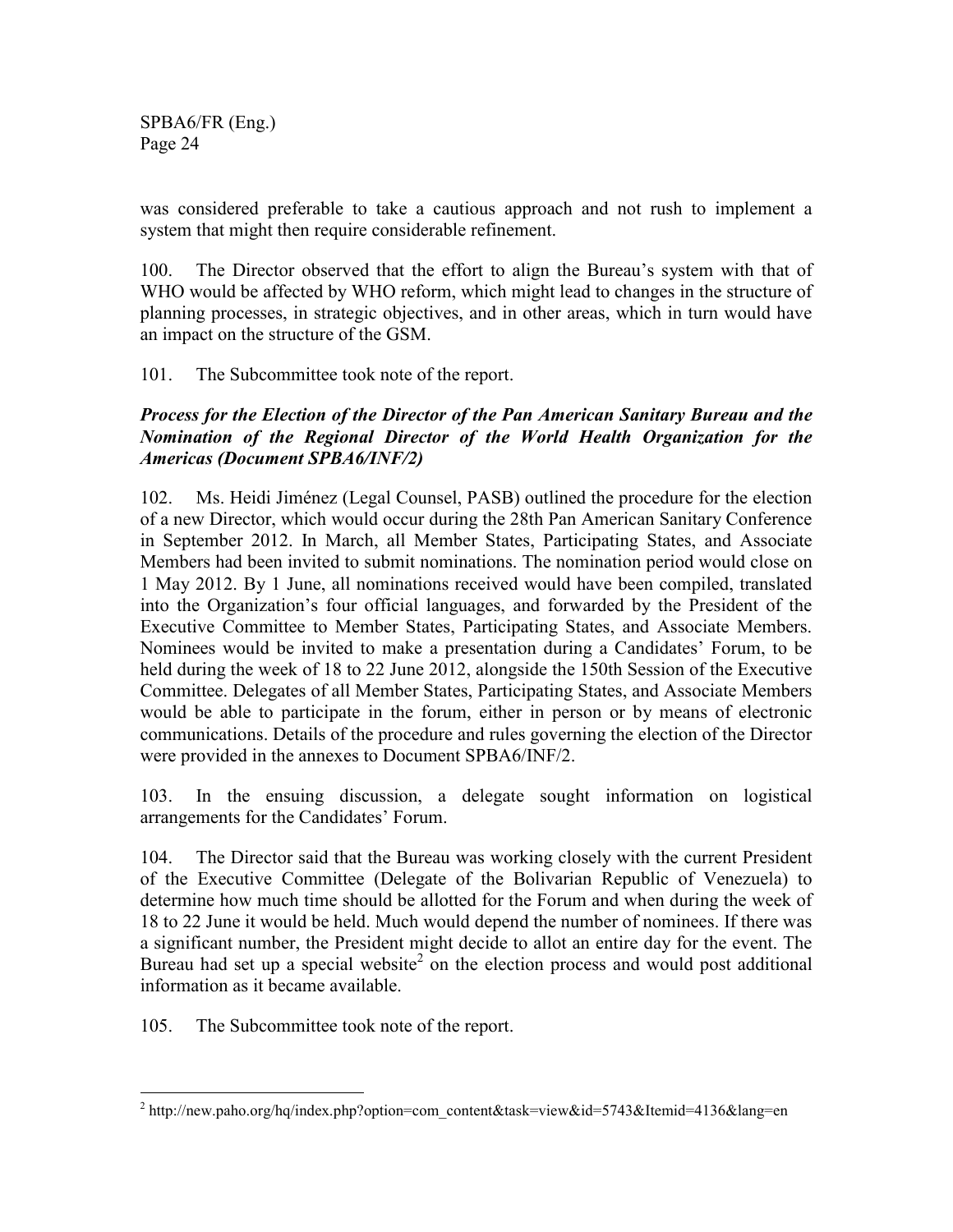### *Draft Provisional Agenda for the 150th Session of the Executive Committee (Document SPBA6/INF/3)*

106. Ms. Piedad Huerta (Advisor, Governing Bodies Office, PASB) presented the draft provisional agenda for the 150th Session of the Executive Committee contained in Document SPBA6/INF/3. She recalled that the 149th Session of the Executive Committee had approved a list of topics for consideration by the Governing Bodies in 2012 (Document CE149/FR, Annex B). The items on the draft provisional agenda had been drawn from that list. Two had been added: item 3.7, "Method of Work of the Governing Bodies: Delegation of Functions to the Executive Committee," which was also added to the Subcommittee agenda (see paragraphs 110 to 113 below), and item 7.8, "Update on the Implementation of the Expanded Textbook and Instructional Materials Program (PALTEX)," on which the Subcommittee had also heard an informal briefing (see paragraph 114 below).

107. In the discussion that followed, it was pointed out that the dates of the United Nations Conference on Sustainable Development (Rio+20 Conference) had been changed and that it was now scheduled to be held during the week of the 150th Session of the Executive Committee. It was suggested that it might therefore be advisable to change the dates of the 150th Session.

108. The Director explained that it would be very difficult to change the dates of the 150th Session as interpreters and other conference staff had already been hired and numerous other arrangements were already in place. Moreover, the dates of the Rio+20 Conference had been changed twice already and there was no guarantee that they would not change again.

109. The Subcommittee endorsed the draft provisional agenda as presented in Document SPBA6/INF/3 and agreed that the 150th Session should be held as planned from 18 to 22 June.

### *Method of Work of the Governing Bodies: Delegation of Functions to the Executive Committee (Document SPBA6/INF/4)*

110. Ms. Heidi Jiménez (Legal Counsel, PASB) recalled that, in order to streamline the agendas of the Governing Bodies, it had been suggested during the 149th Session of the Executive Committee that not all progress and information reports and other agenda items considered by the Committee should necessarily be forwarded to the Directing Council or the Pan American Sanitary Conference (see CE149/FR, paragraph 14). The Bureau had reviewed the items that were normally included on the agendas of the latter two bodies with an eye to determining which ones could potentially be delegated to the Executive Committee and removed from the agendas of the Council or the Conference, and had identified three examples: Master Capital Investment Plan, Salary of the Director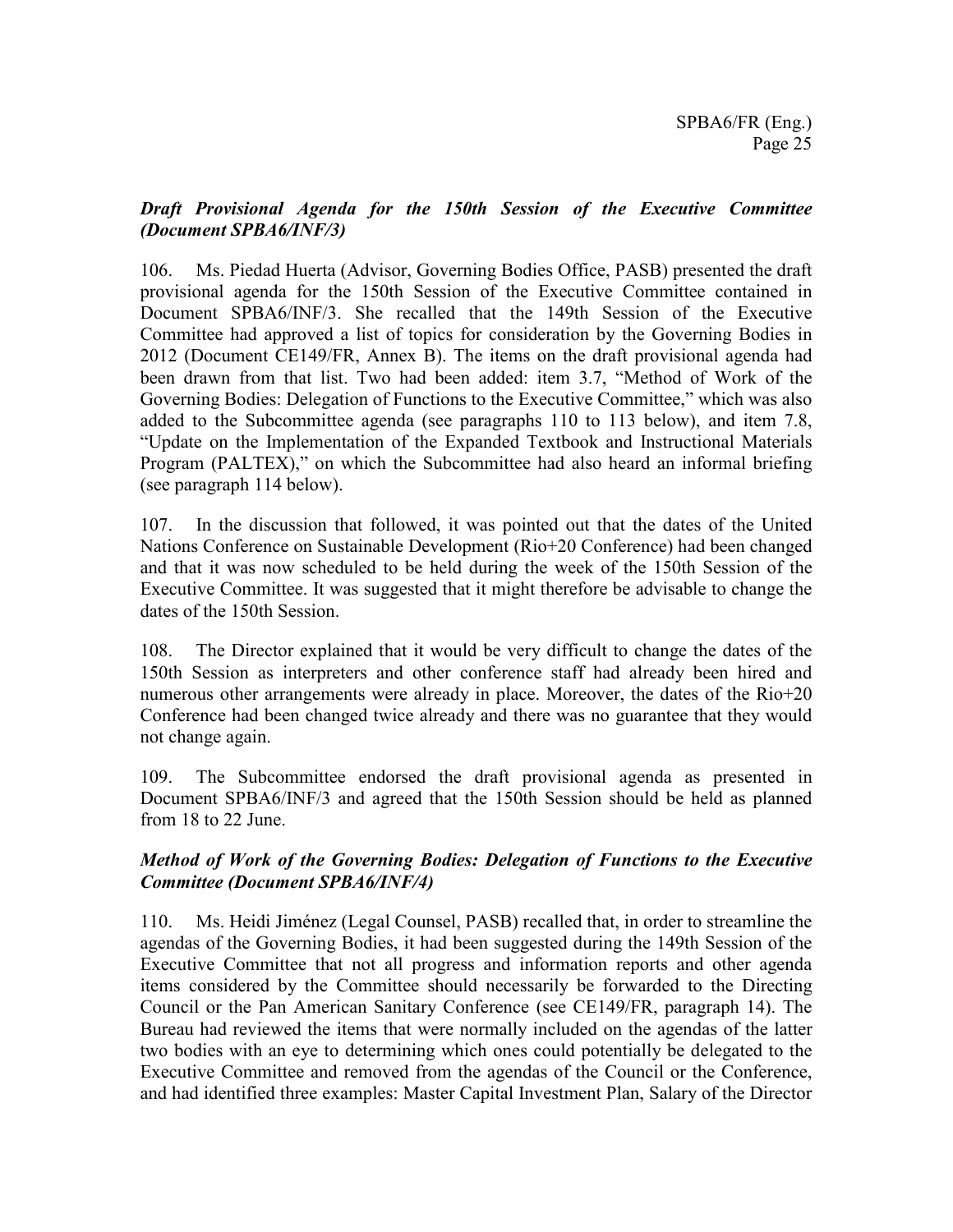of the Pan American Sanitary Bureau, and Updates on the Project for Modernization of the PASB Management Information. Accordingly, the Subcommittee might wish to recommend that those topics be delegated to the Executive Committee, which could in turn report on them to the Conference or the Council through the Report of the President of the Executive Committee. If the proposal to delegate responsibility for some items to the Executive Committee was approved, the Bureau would examine the relevant documents, rules, and regulations and identify needed amendments. The Bureau would be pleased to receive any other suggestions for streamlining the Governing Bodies' agendas.

111. The Subcommittee expressed strong support for the idea of delegating responsibility for some matters to the Executive Committee and endorsed the Bureau's suggestion to remove the three aforementioned items from the agendas of future Directing Councils or Pan American Sanitary Conferences. It was noted that the Executive Committee already had responsibility for reviewing the proposed agenda for the Directing Council or the Pan American Sanitary Conference and could remove items that did not need to go forward or add items that required consideration by the Directing Council or the Pan American Sanitary Conference. Clarification was requested of when the changes suggested in Document SPBA6/INF/4 would take effect.

112. Ms. Jiménez noted that once a decision was made to delegate responsibility to the Executive Committee, some items, such as the determination of the salary of the Director, would require an amendment of the Staff Rules and Regulations. She suggested that the concept of delegating responsibility for some matters to the Committee should first be reviewed by the Committee during its 150th Session in June 2012 and approved by the 28th Pan American Sanitary Conference in September 2012. The necessary amendments to the rules and regulations could then be submitted to the Committee at its 151st Session in September 2012, and, if approved, the change would take effect beginning in 2013.

113. The Subcommittee agreed to that suggestion and recommended that the three items listed in Document SPBA6/INF/4 be delegated to the Executive Committee as of 2013.

### **Other Matters**

114. At the request of the Director, Dr. Socorro Gross-Galiano (Assistant Director, PASB) provided an update on the situation in Haiti and the status of recovery and reconstruction efforts in the wake of the 2010 earthquake. The Subcommittee also heard informal briefings on the Expanded Textbook and Instructional Materials Program (PALTEX), World Health Day 2012, WHO reform, Vaccination Week in the Americas, the PAHO Revolving Fund for Vaccine Procurement, and the 16th Inter-American Meeting, at the Ministerial Level, on Health and Agriculture (RIMSA 16).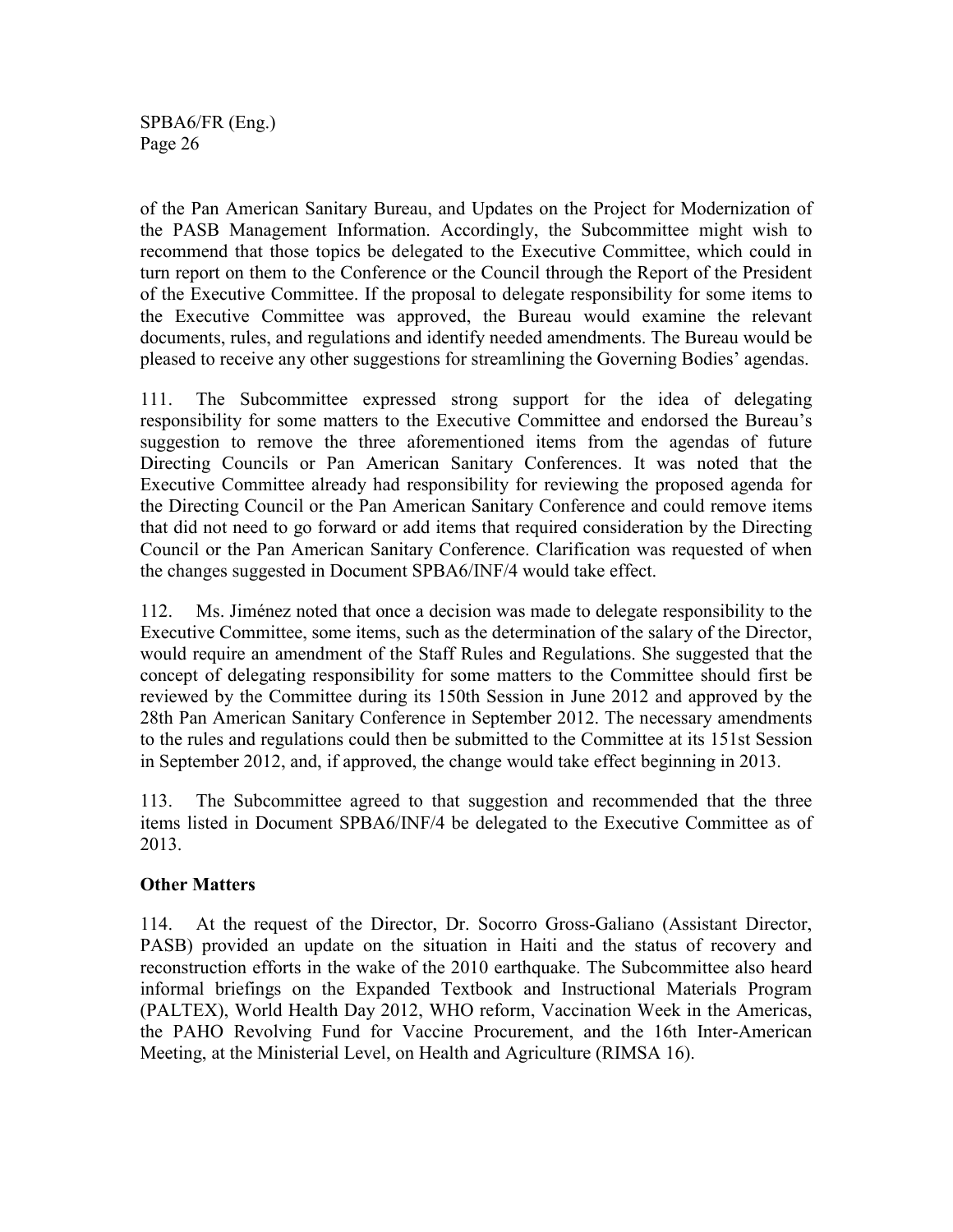# **Closure of the Session**

115. Following the customary exchange of courtesies, the President declared the Sixth Session of the Subcommittee closed.

Annexes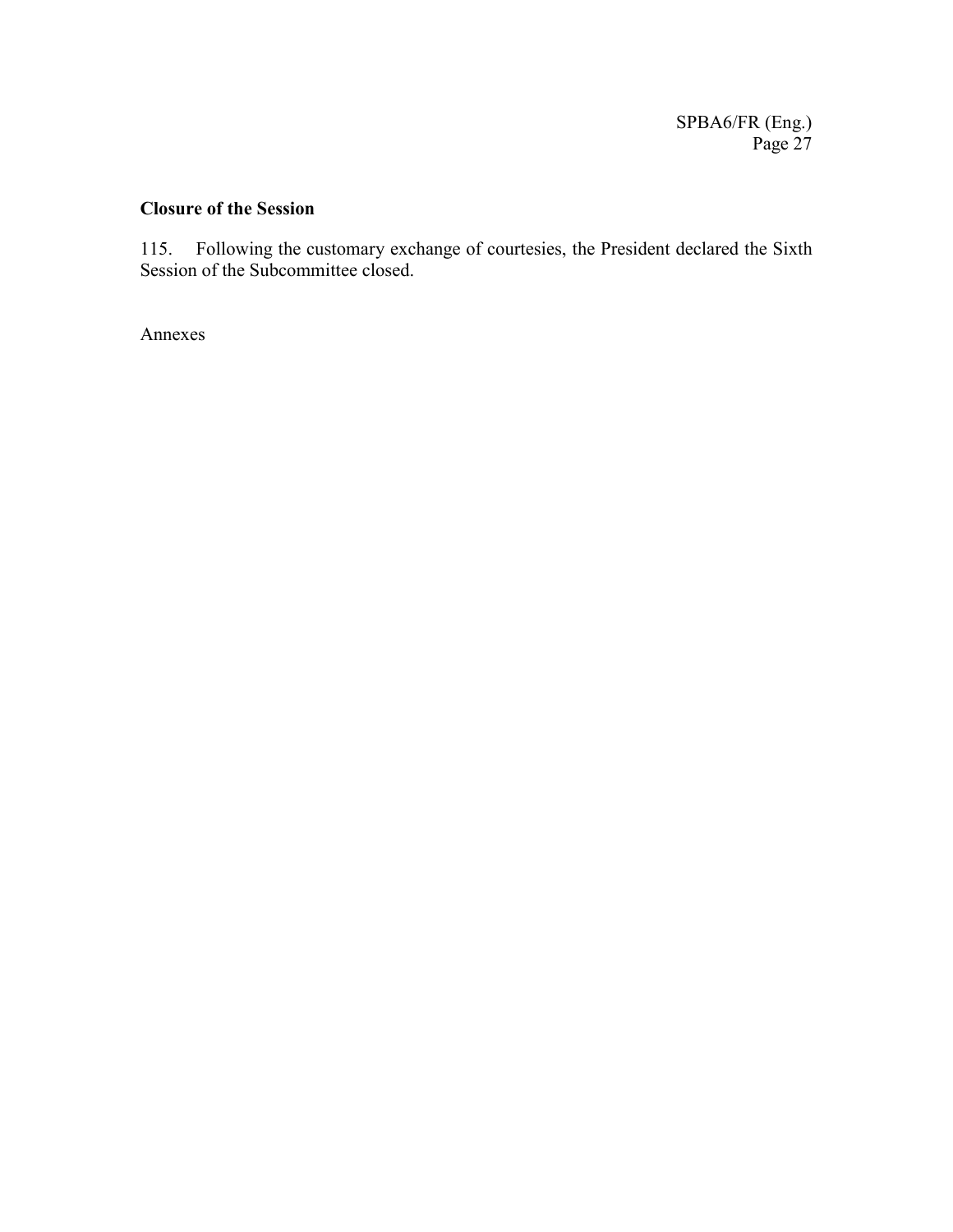IN WITNESS WHEREOF, the President of the Sixth Session of the Subcommittee on Program, Budget, and Administration, Delegate of the United States of America, and the Secretary ex officio, Director of the Pan American Sanitary Bureau, sign the present Final Report in the English language.

 DONE in Washington D.C., United States of America, this sixteenth day of March in the year two thousand twelve. The Secretary shall deposit the original signed document in the Archives of the Pan American Sanitary Bureau.

 $\mathcal{L}_\mathcal{L}$  , which is a set of the set of the set of the set of the set of the set of the set of the set of the set of the set of the set of the set of the set of the set of the set of the set of the set of the set of

 Ann Blackwood Delegate of the United States of America President of the Sixth Session of the Subcommittee on Program, Budget, and Administration

 Mirta Roses Periago Director of the Pan American Sanitary Bureau Secretary ex officio of the Sixth Session of the Subcommittee on Program, Budget, and Administration

 $\_$  . The contribution of the contribution of  $\mathcal{L}_\mathcal{L}$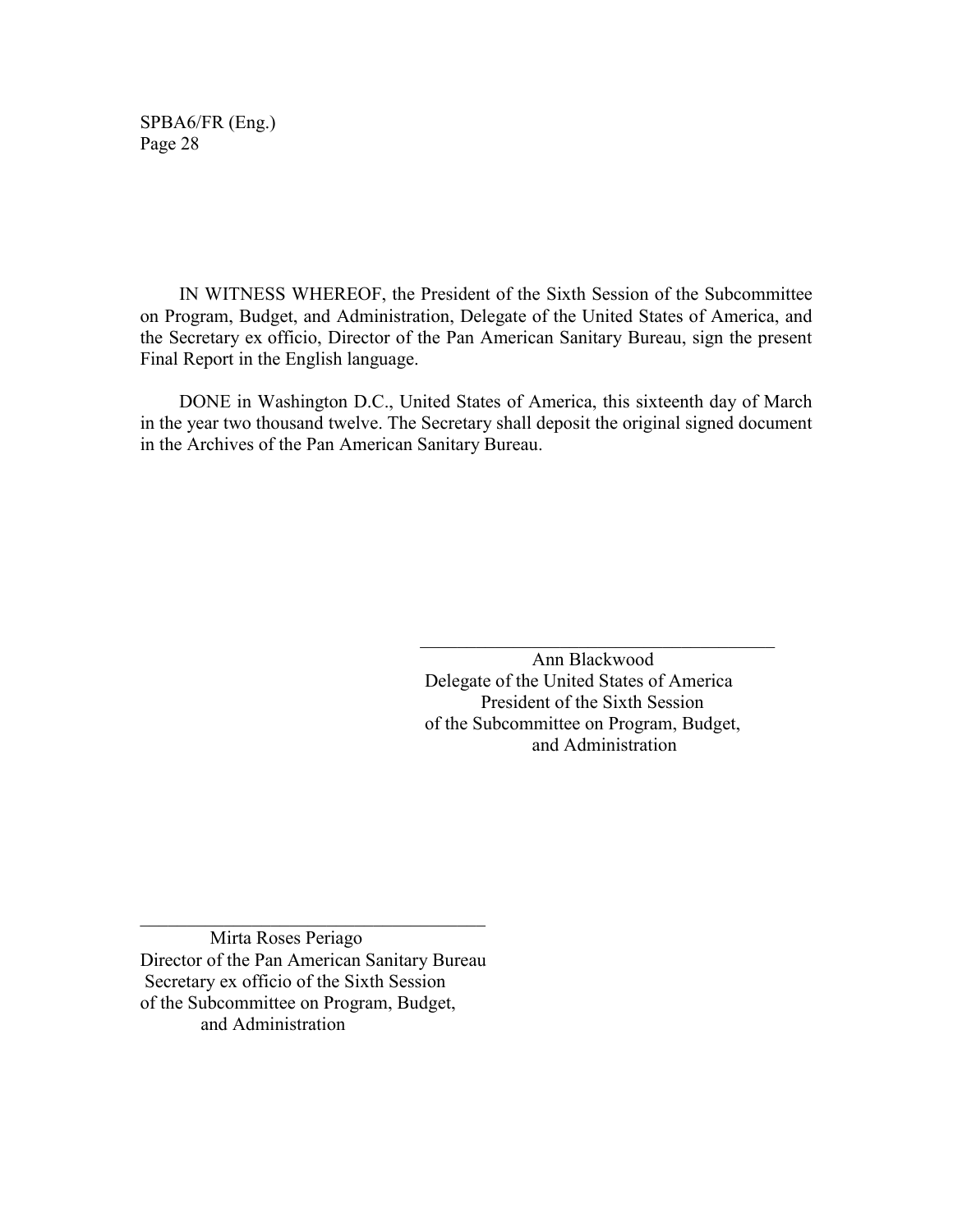#### **AGENDA**

#### 1. **OPENING OF THE SESSION**

#### 2. **PROCEDURAL MATTERS**

- 2.1 Election of the President, Vice President, and Rapporteur
- 2.2 Adoption of the Agenda

#### 3. **PROGRAM POLICY MATTERS**

- 3.1 Mid-term Evaluation of the Health Agenda for the Americas
- 3.2 Proposed PAHO Budget Policy
- 3.3 Preliminary Program and Budget 2010-2011 End-of-biennium Assessment/Second Interim PAHO Strategic Plan 2008-2012 Progress Report
- 3.4 Nongovernmental Organizations in Official Relations with PAHO
- 3.5 Appointment of One Member to the Audit Committee of PAHO

### 4. **ADMINISTRATIVE AND FINANCIAL MATTERS**

- 4.1 Overview of the Financial Report of the Director for 2011
- 4.2 Surplus from the Implementation of IPSAS in 2010
- 4.3 Master Capital Investment Plan
- 4.4 Status of Projects Funded from the PAHO Holding Account
- 4.5 Amendments to the PASB Staff Rules and Regulations
- 4.6 PASB Staffing Statistics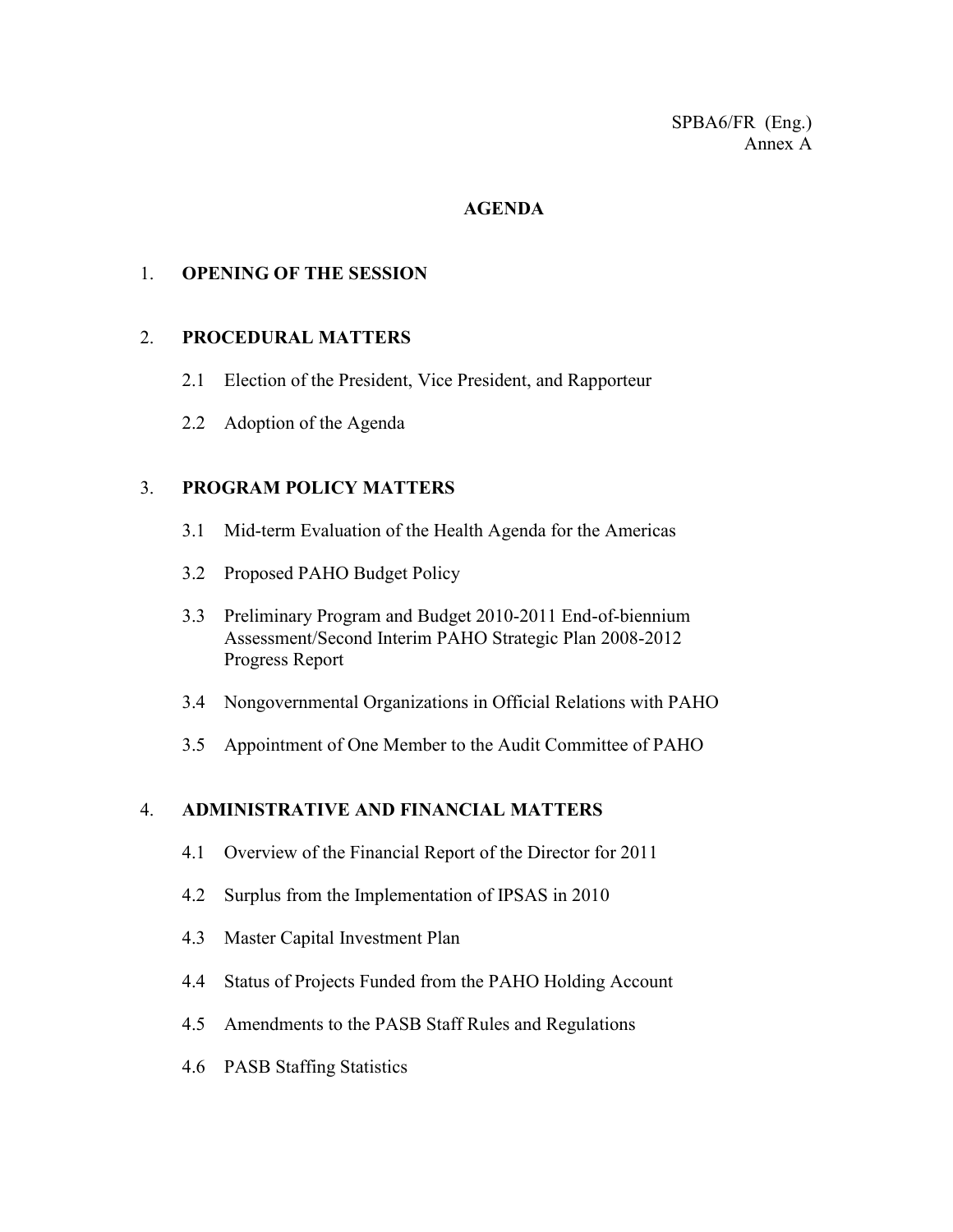### 5. **MATTERS FOR INFORMATION**

- 5.1 Project for Modernization of the PASB Management Information System: Progress Report
- 5.2 Process for the Election of the Director of the Pan American Sanitary Bureau and the Nomination of the Regional Director of the World Health Organization for the Americas
- 5.3 Draft Provisional Agenda for the 150th Session of the Executive Committee
- 5.4 Method of Work of the Governing Bodies: Delegation of Functions to the Executive Committee

### 6. **OTHER MATTERS**

### 7. **CLOSURE OF THE SESSION**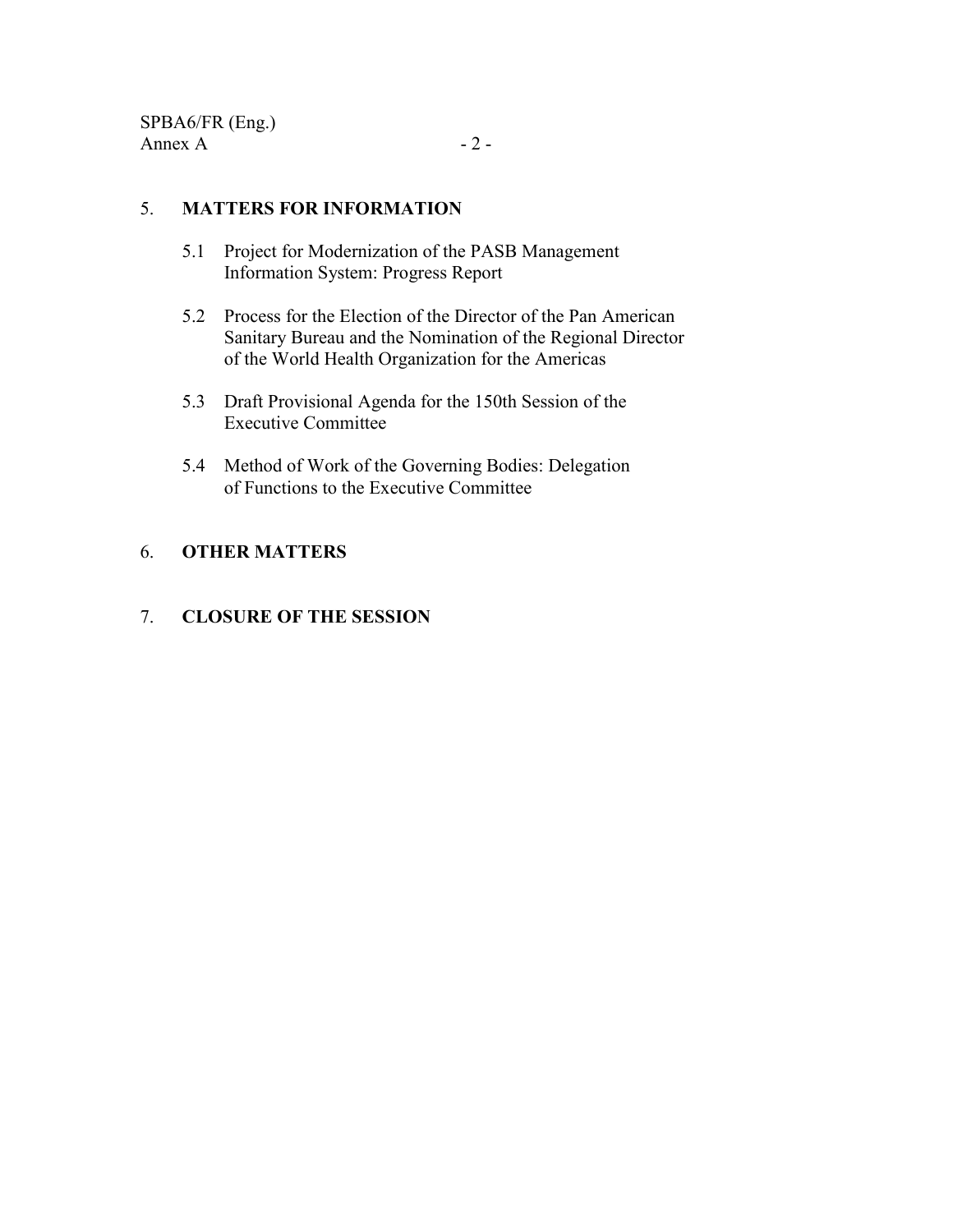### SPBA6/FR (Eng.) Annex B

# **LIST OF DOCUMENTS**

# *Working Documents*

| SPBA6/1, Rev. 2  | Adoption of the Agenda                                                                                                                 |
|------------------|----------------------------------------------------------------------------------------------------------------------------------------|
| SPBA6/2          | Mid-term Evaluation of the Health Agenda for the<br>Americas                                                                           |
| SPBA6/3          | Proposed PAHO Budget Policy                                                                                                            |
| SPBA6/4          | Preliminary Program and Budget 2010-2011<br>End-of-biennium Assessment/Second Interim PAHO<br>Strategic Plan 2008-2012 Progress Report |
| SPBA6/5          | Nongovernmental Organizations in Official Relations<br>with PAHO                                                                       |
| SPBA6/6          | Appointment of One Member to the Audit Committee<br>of PAHO                                                                            |
| SPBA6/7          | Overview of the Financial Report of the Director for<br>2011                                                                           |
| SPBA6/8          | Surplus from the Implementation of IPSAS in 2010                                                                                       |
| SPBA6/9          | Master Capital Investment Plan                                                                                                         |
| SPBA6/10         | Status of Projects Funded from the PAHO Holding<br>Account                                                                             |
| SPBA6/11, Rev. 1 | to the PASB<br>Amendments<br><b>Staff</b><br>Rules<br>and<br>Regulations                                                               |
| SPBA6/12         | <b>PASB Staffing Statistics</b>                                                                                                        |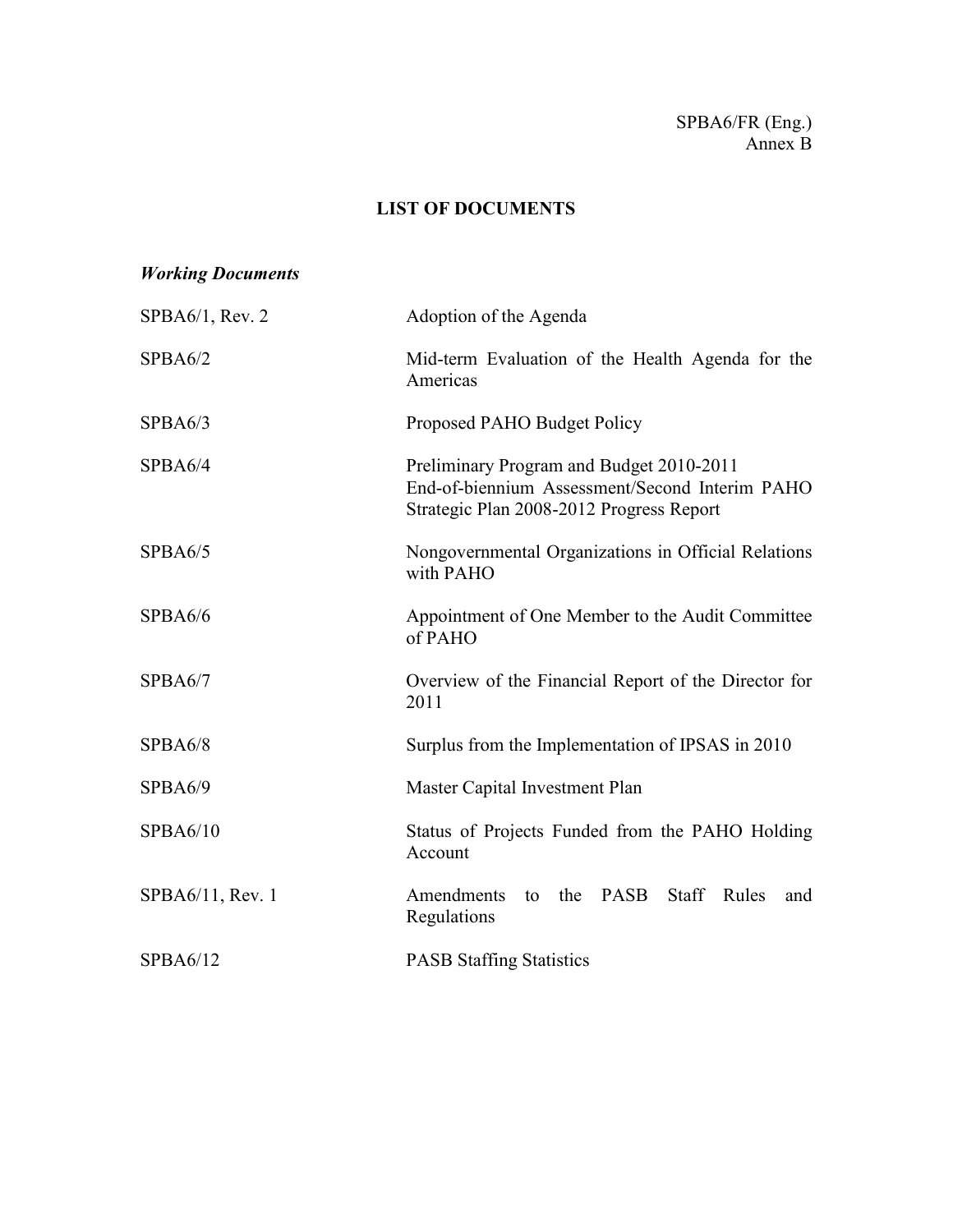SPBA6/FR (Eng.) Annex B  $-2-$ 

# *Information Documents*

| SPBA6/INF/1 | Project for Modernization of the PASB Management<br>Information System: Progress Report                                                                                             |
|-------------|-------------------------------------------------------------------------------------------------------------------------------------------------------------------------------------|
| SPBA6/INF/2 | Process for the Election of the Director of the<br>Pan American Sanitary Bureau and the Nomination<br>of the Regional Director of the World Health Organization<br>for the Americas |
| SPBA6/INF/3 | Draft Provisional Agenda for the 150th Session<br>of the Executive Committee                                                                                                        |
| SPBA6/INF/4 | Method of Work of the Governing Bodies: Delegation<br>of Functions to the Executive Committee                                                                                       |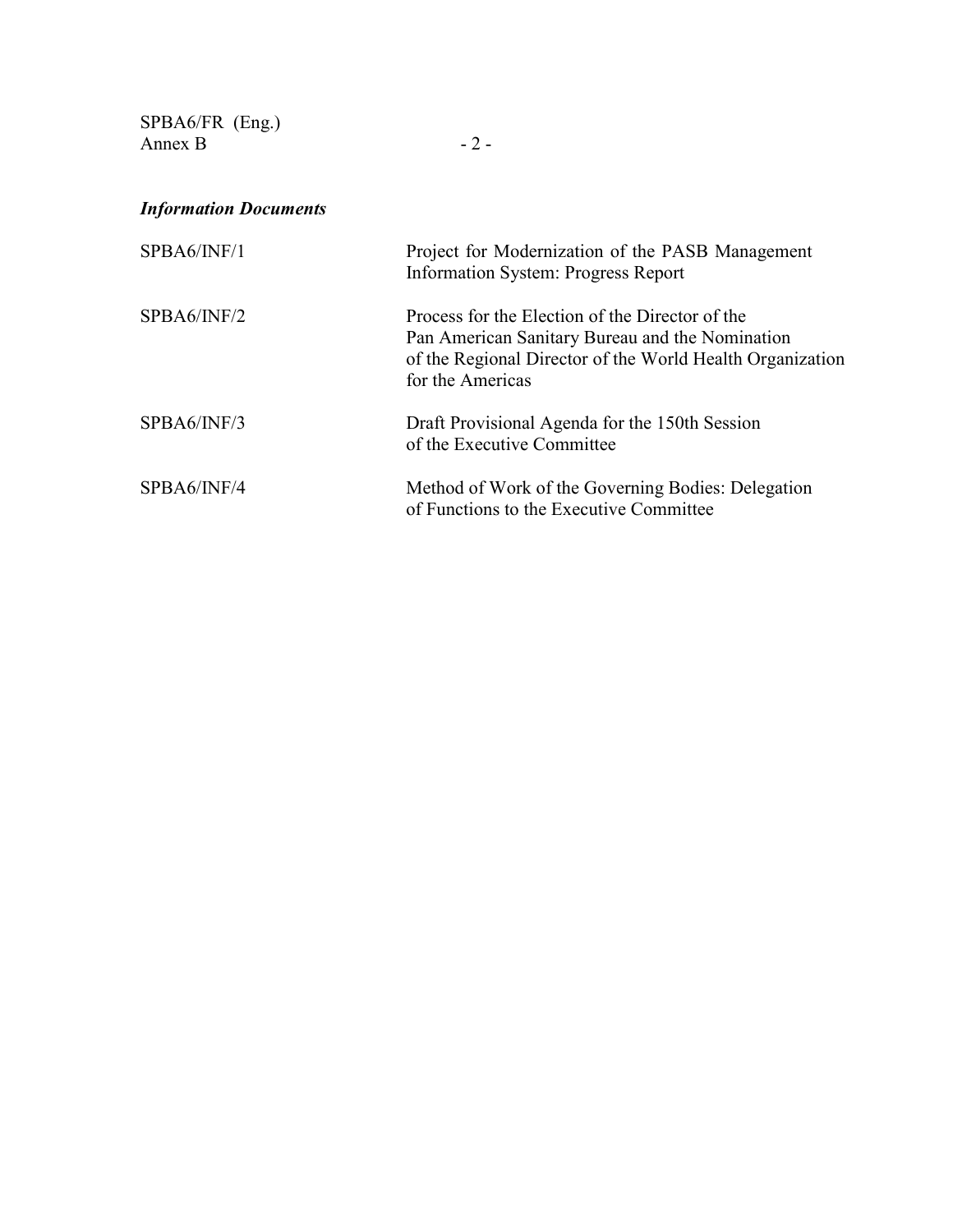#### **LIST OF PARTICIPANTS/LISTA DE PARTICIPANTES MEMBERS OF THE SUBCOMMITTEE/MIEMBROS DEL SUBCOMITÉ**

#### **ARGENTINA**

 Dr. Raúl Penna Coordinador General de la Unidad del Ministro Ministerio de Salud Buenos Aires

 Lic. Sebastian Tobar Director Nacional de Relaciones Internacionales Ministerio de Salud Buenos Aires

 Lic. Andrea Polach Asesora Dirección de Relaciones Internacionales Ministerio de Salud Buenos Aires

#### **COSTA RICA**

 Dra. Ileana Herrera Gallegos Directora General de Salud Ministerio de Salud San José

#### **EL SALVADOR**

 Su Excelencia Francisco R. Altschul Fuentes Embajador Embajada de El Salvador Washington, D.C.

 Sr. Luis Alberto Aparicio Bermúdez Consejero Político Embajada de El Salvador Washington, D.C.

 Sra. Wendy Acevedo Consejera, Representante Alterna de El Salvador ante la Organización de los Estados Americanos Washington, D.C.

#### **GUYANA**

 Dr. Narine Singh Director, Regional Health Services Ministry of Health **Georgetown** 

#### **SAINT VINCENT AND THE GRENADINES/ SAN VINCENTE Y LAS GRANADINAS**

Mr. Asram Yahir Santino Soleyn Alternate Representative of Trinidad and Tobago to the Organization of American **States** Washington, D.C.

#### **UNITED STATES OF AMERICA/ESTADOS UNIDOS DE AMÉRICA**

 Ms. Ann Blackwood Director for Health Programs Office of Human Security Bureau of International Organization Affairs Department of State Washington, D.C.

 Ms. Leah Hsu International Health Analyst Office of Global Health Affairs Department of Health and Human Services Washington, D.C.

 Mr. Peter Mamacos Multilateral Branch Chief Office of Global Affairs Department of Health and Human Services Washington, D.C.

 Ms. Stephanie McFadden Program Analyst Office of Management Policy and Resources Bureau of International Affairs Department of State Washington, D.C.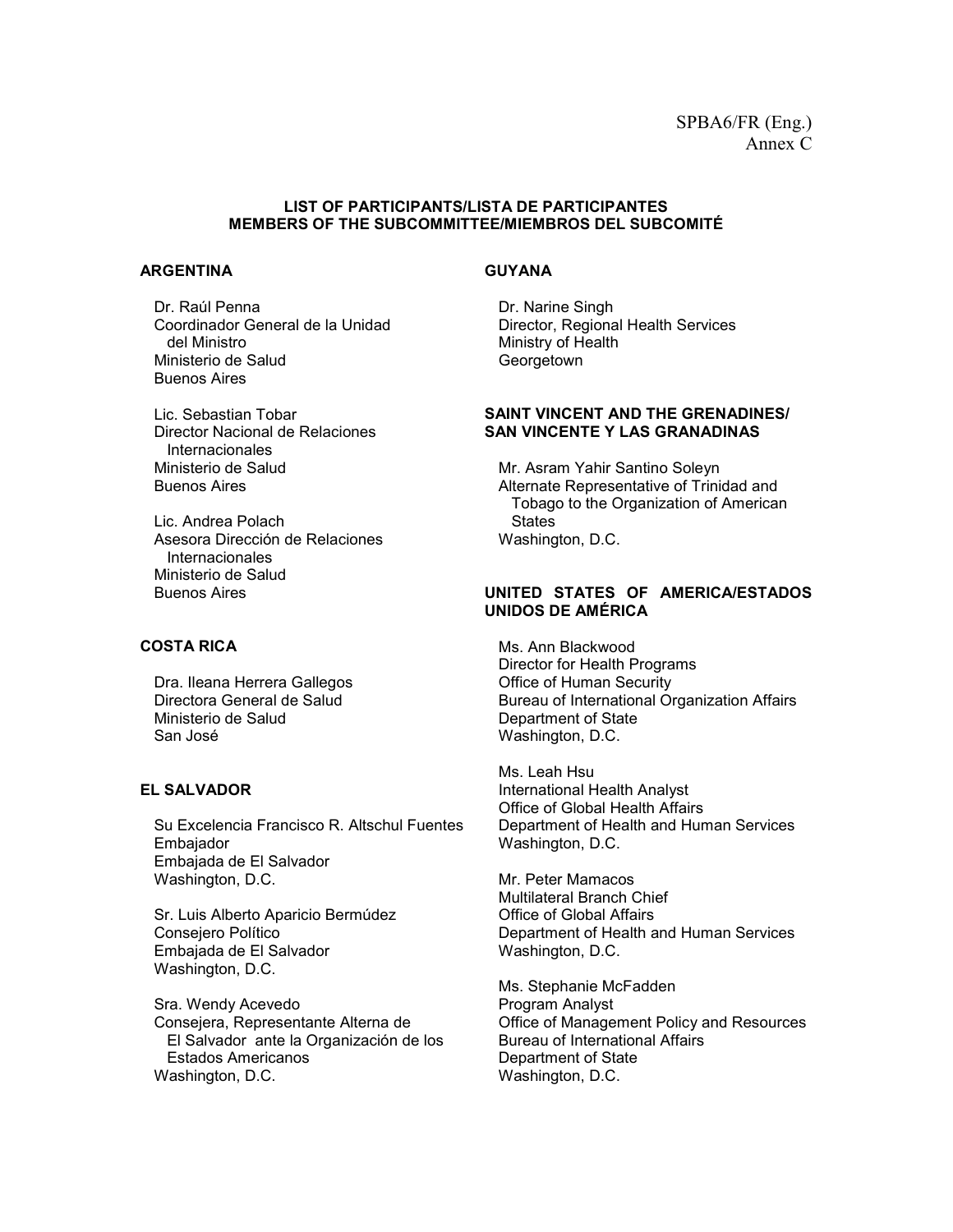#### **MEMBERS OF THE SUBCOMMITTEE/MIEMBROS DEL SUBCOMITÉ** *(cont.)*

#### **UNITED STATES OF AMERICA/ESTADOS UNIDOS DE AMÉRICA** *(cont.)*

 Ms. Mary Blanca Rios Senior Advisor Office of Management Policy and Resources Bureau of International Affairs Department of State Washington, D.C.

Ms. Verónica Valdivieso, JD, MPH Health Systems Advisor Bureau for Latin America and the Caribbean U.S. Agency for International Development Washington, D.C.

#### **VENEZUELA (BOLIVARIAN REPUBLIC OF/REPÚBLICA BOLIVARIANA DE)**

Dra. Milagro Claret Vera Fereira Directora General de Gestión Administrativa Ministerio del Poder Popular para la Salud Caracas

 Sra. Sunilde M. Navarro Attaché Misión Permanente de la República Bolivariana de Venezuela ante la Organización de los Estados Americanos Washington, D.C.

#### **NON-MEMBERS OF THE SUBCOMMITTEE OTROS MIEMBROS QUE NO FORMAN PARTE DEL SUBCOMITÉ**

#### **BRAZIL/BRASIL**

 Sr. Leandro Luiz Viegas Chefe da Divisão de Temas Multilaterais Ministério da Saúde Brasília

 Sra. Gabriela M. Resendes Primeira Secretária Missão Permanente do Brasil junto à Organização dos Estados Americanos Washington, D.C.

 Sr. Fábio Meneghetti Chaves Segundo Secretário Missão Permanente do Brasil junto à Organização dos Estados Americanos Washington, D.C.

#### **CANADA/CANADÁ**

Dr. Adrijana Corluka Policy Analyst WHO/PAHO Multilateral Relations Division International Affairs Directorate Strategic Policy Branch Health Canada Ottawa

#### **MEXICO/MÉXICO**

 Min. Luis Alberto del Castillo Bandala Representante Alterno de México ante la Organización de los Estados Americanos Washington, D.C.

 Sr. Flavio Gonzalez-Silva Attaché Misión Permanente de México ante la Organización de los Estados Americanos Washington, D.C.

#### **TRINIDAD AND TOBAGO/TRINIDAD Y TABAGO**

Mr. Asif Ali Deputy Permanent Secretary Ministry of Health Port-of-Spain

Dr. Akenath Misir Chief Medical Officer Ministry of Health Port-of-Spain